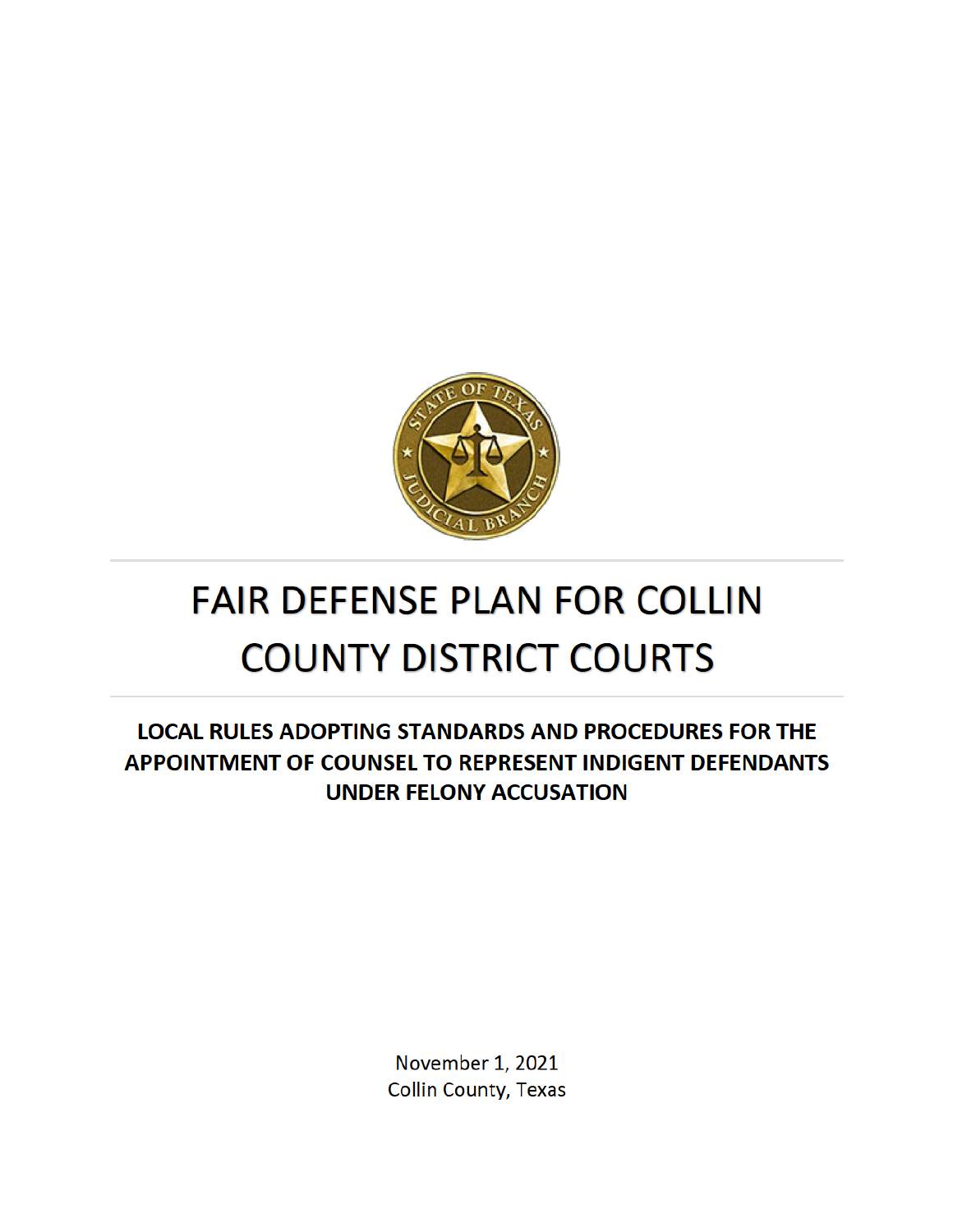## FAIR DEFENSE PLAN FOR COLLIN COUNTY DISTRICT COURTS

## LOCAL RULES ADOPTING STANDARDS AND PROCEDURES FOR THE APPOINTMENT OF **COUNSEL TO REPRESENT INDIGENT DEFENDANTS UNDER FELONY ACCUSATION**

| <b>CONTENTS</b> |          |  |  |  |  |
|-----------------|----------|--|--|--|--|
|                 |          |  |  |  |  |
| I.              |          |  |  |  |  |
|                 |          |  |  |  |  |
|                 | В.       |  |  |  |  |
|                 | C.       |  |  |  |  |
|                 | D.       |  |  |  |  |
|                 | Е.       |  |  |  |  |
|                 | F.       |  |  |  |  |
|                 |          |  |  |  |  |
|                 |          |  |  |  |  |
|                 | L.       |  |  |  |  |
|                 | $\Gamma$ |  |  |  |  |
|                 |          |  |  |  |  |
| Ш.              |          |  |  |  |  |
|                 |          |  |  |  |  |
|                 | В.       |  |  |  |  |
|                 |          |  |  |  |  |
|                 |          |  |  |  |  |
|                 | F.,      |  |  |  |  |
|                 |          |  |  |  |  |
| III.            |          |  |  |  |  |
|                 |          |  |  |  |  |
|                 |          |  |  |  |  |
|                 |          |  |  |  |  |
|                 |          |  |  |  |  |
|                 | Е.       |  |  |  |  |
|                 | F.       |  |  |  |  |
|                 |          |  |  |  |  |
|                 |          |  |  |  |  |
| IV.             |          |  |  |  |  |
|                 |          |  |  |  |  |
|                 |          |  |  |  |  |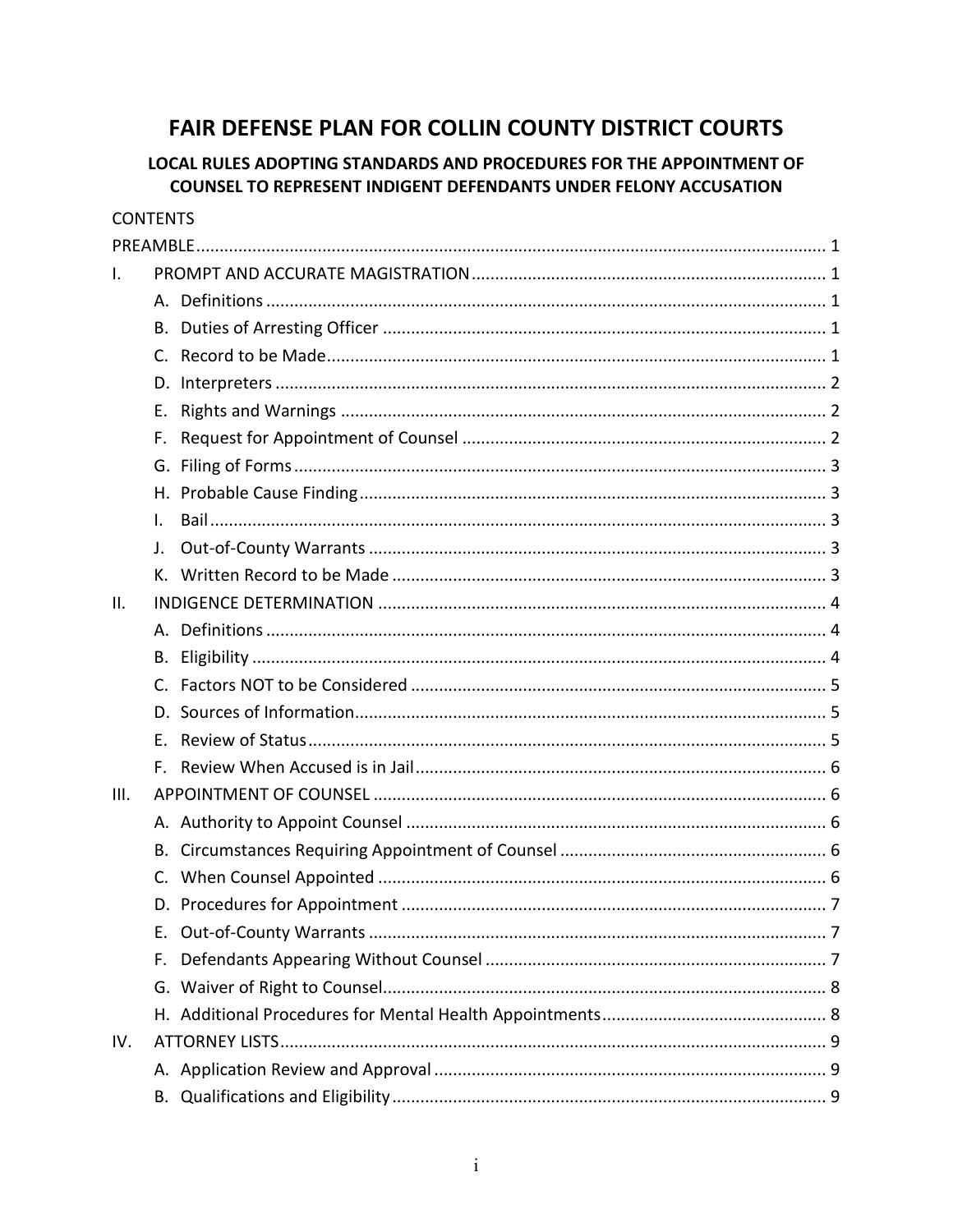|      | E.           |  |
|------|--------------|--|
|      |              |  |
|      |              |  |
|      |              |  |
|      | I.           |  |
|      | $\mathbf{L}$ |  |
|      |              |  |
|      | L.           |  |
|      |              |  |
| V.   |              |  |
|      |              |  |
|      |              |  |
|      |              |  |
| VI.  |              |  |
|      |              |  |
|      | В.           |  |
|      |              |  |
|      |              |  |
|      | E.           |  |
|      | F.           |  |
|      |              |  |
|      |              |  |
|      | I.           |  |
|      | J.           |  |
|      | К.           |  |
|      |              |  |
| VII. |              |  |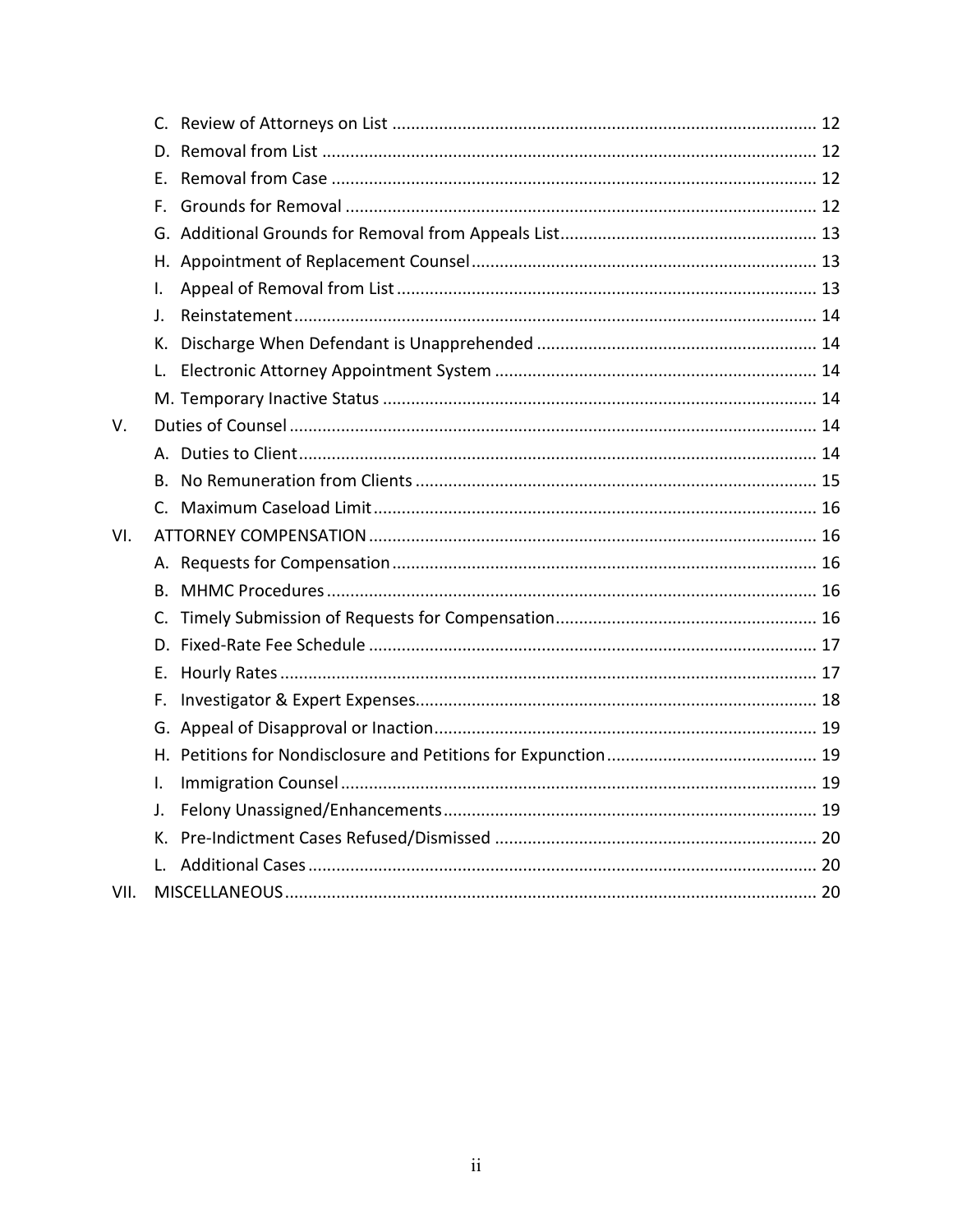*199th Judicial District, Hon. Angela Tucker 219th Judicial District, Hon. Jennifer Edgeworth 296th Judicial District, Hon. John R. Roach, Jr. 366th Judicial District, Hon. Tom Nowak*



*380th Judicial District, Hon. Benjamin N. Smith 401st Judicial District, Hon. George B. Flint 416th Judicial District, Hon. Andrea Thompson*

#### **PREAMBLE**

The district judges presiding over criminal cases in Collin County, Texas (hereinafter "district judges") are committed to providing legal representation to indigent persons under felony accusation in a timely manner; to ensuring fair, neutral, and non-discriminatory procedures for attorney selection; and to establishing minimum competency standards for court-appointed attorneys. The district judges are also committed to good stewardship of the public funds expended for indigent defense services.

In accordance with the requirements of Texas Code of Criminal Procedure Arts. 1.051, 26.04, 26.047, 26.05, and 26.052, the district judges adopt this Fair Defense Plan for Collin County District Courts ("Plan").

The district judges expect that attorneys appointed to represent indigent defendants will continuously adhere to all provisions of this Plan.

This Plan supersedes all other plans and standards previously promulgated by the district judges.

#### **I. PROMPT AND ACCURATE MAGISTRATION**

#### **A. Definitions**

"Videoconference" means a two-way electronic communication of image and sound and includes secure internet videoconferencing.

"Qualified telephone interpreter" means a telephone service that employs a licensed court interpreter or a federally certified court interpreter.

"Licensed court interpreter" means an individual licensed under Chapter 157, Gov. Code, by the Judicial Branch Certification Commission to interpret court proceedings for individuals who can hear but have no or limited English proficiency.

## **B. Duties of Arresting Officer**

The person making an arrest or having custody of an arrested person shall take the arrested person or have the person taken before a magistrate as soon as possible, but no later than 48 hours after the person is arrested.

The arrested person may be taken before the magistrate in person or by means of videoconference.

#### **C. Record to be Made**

The magistrate shall cause a record to be made of the proceeding, including all communications between the magistrate and the arrested person. The record shall be preserved until the date the pretrial hearing ends or 120 days after the record is made, whichever is earlier.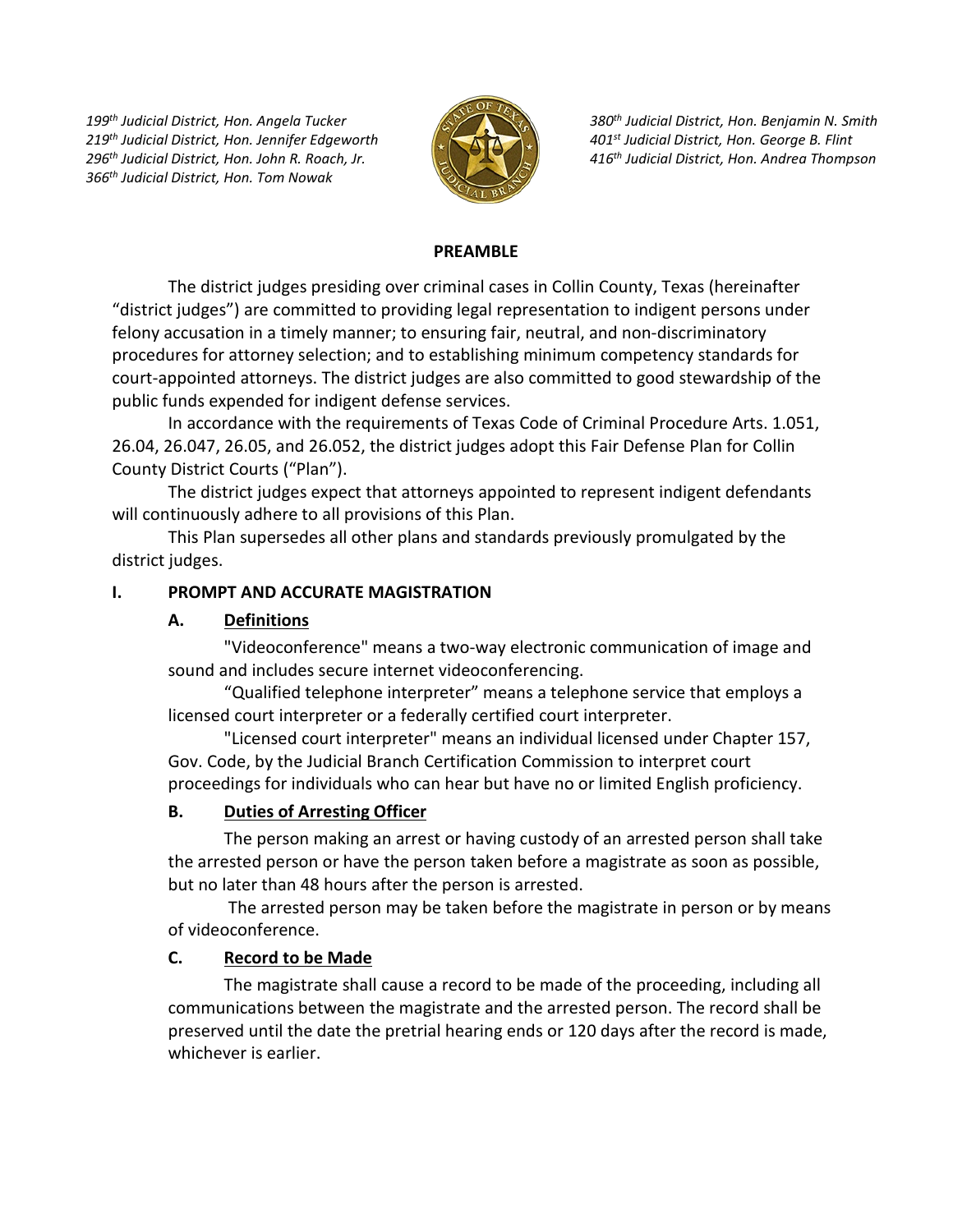## **D. Interpreters**

If it appears that an arrested person cannot understand, speak, read, or write the English language, the magistrate shall appoint an interpreter. If the only interpreter available does not have adequate skills to interpret for the accused, the accused may nominate another person to act as an intermediary between the accused and the interpreter. If no intermediary is available, or if no qualified interpreter is available to appear in person, a qualified telephone interpreter may be used.

If it appears that an arrested person is deaf, the magistrate shall appoint a qualified interpreter to interpret the proceedings in any language that the person can understand, including but not limited to sign language. The magistrate may order the testimony of an accused deaf person and the interpretation of that testimony to be administered visually.

## **E. Rights and Warnings**

The magistrate shall, for each arrested person, inform the arrested person in clear language of:

- 1. The accusation against him or her and of any affidavit(s) on file;
- 2. The right to retain counsel;
- 3. The right to remain silent and that any statement made by the accused may be used against him or her;
- 4. The right to have an attorney present during any interview with a peace officer or attorney representing the state;
- 5. The right to terminate an interview at any time;
- 6. The right to an examining trial; and
- 7. The right to have counsel appointed if the accused cannot afford counsel.

If an accused is represented by counsel, the magistrate shall allow the accused reasonable time and opportunity to consult with counsel.

## **F. Request for Appointment of Counsel**

The magistrate shall:

- 1. Provide an arrested person with the procedures for requesting appointment of counsel;
- 2. Ask the arrested person if he or she is requesting that counsel be appointed;
- 3. If counsel is requested, provide the accused with the necessary forms for requesting appointment of counsel;
- 4. If counsel is requested, ensure that reasonable assistance in completing the forms is provided to the accused at the time of the request; and
- 5. If counsel is requested, transmit or cause to be transmitted any forms requesting the appointment of counsel to the Indigent Defense office no later than 24 hours after the request is made.

If there is reason to believe that the accused lacks the present ability to request counsel or complete the necessary forms because of incompetency or other mental impairment, the arrested person shall be referred to the Mental Health Managed Assigned Counsel ("MHMC") program for the appointment of counsel.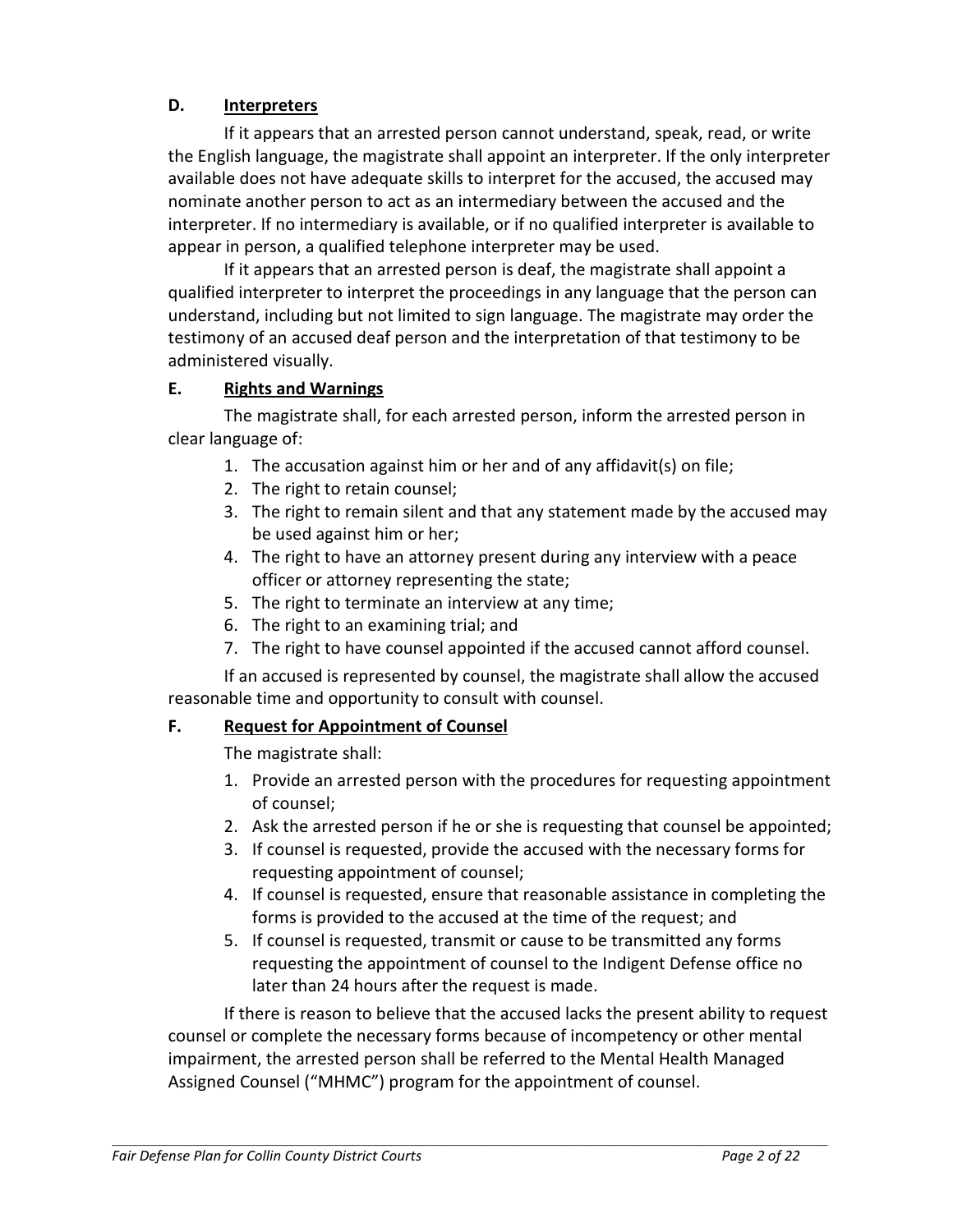## **G. Filing of Forms**

If a request for counsel is made, the magistrate form and any forms requesting the appointment of counsel shall be given to the district clerk to be filed. If a request for counsel is not made, the magistrate form shall be given to the district clerk to be filed.

## **H. Probable Cause Finding**

The magistrate shall determine if there is probable cause to believe that the arrested person committed an offense. The magistrate shall also ensure that any documents establishing probable cause are completed and filed at the time the arrestee is booked into jail, unless the arrest was made pursuant to an arrest warrant, bench warrant, capias, or other written order.

A person arrested without a warrant must be released on a bond of \$10,000.00 or less no later than 48 hours after the arrest if the magistrate has not made a finding of probable cause. If the person is not able to obtain a surety or post the bond with cash, the person shall be released on a personal bond. Upon written application by the state pursuant to Code of Criminal Procedure (hereinafter "CCP") Art. 17.033(c), the magistrate may postpone the release of the person for no more than 72 hours.

#### **I. Bail**

The magistrate shall set the amount and conditions of bail if bail has not already been set.

#### **J. Out-of-County Warrants**

If a person is arrested pursuant to a warrant issued by a county other than Collin County, the magistrate shall ask the accused if appointed counsel is being requested. The magistrate shall record the response, and if counsel is requested, the magistrate shall provide the person with the appropriate forms for requesting counsel and provide reasonable assistance in completing the forms. The forms shall be transmitted to the appointing authority in the issuing county within 24 hours of the request being made.

If the issuing county has not taken custody of the person before the 11th day following the date of arrest, the magistrate shall release the person on a personal bond and forward the personal bond to the sheriff of the issuing county or the court that issued the warrant.

#### **K. Written Record to be Made**

The magistrate shall make a written record that includes:

- 1. The date and time the accused was arrested, and the date and time the accused was brought before the magistrate;
- 2. Confirmation that the magistrate informed the accused of the right to request the appointment of counsel;
- 3. Confirmation that the magistrate asked the accused if the accused was requesting the appointment of counsel; and
- 4. Confirmation that the accused requested, or did not request, the appointment of counsel.

The magistrate shall cause the written record to be placed into the case file by the district clerk.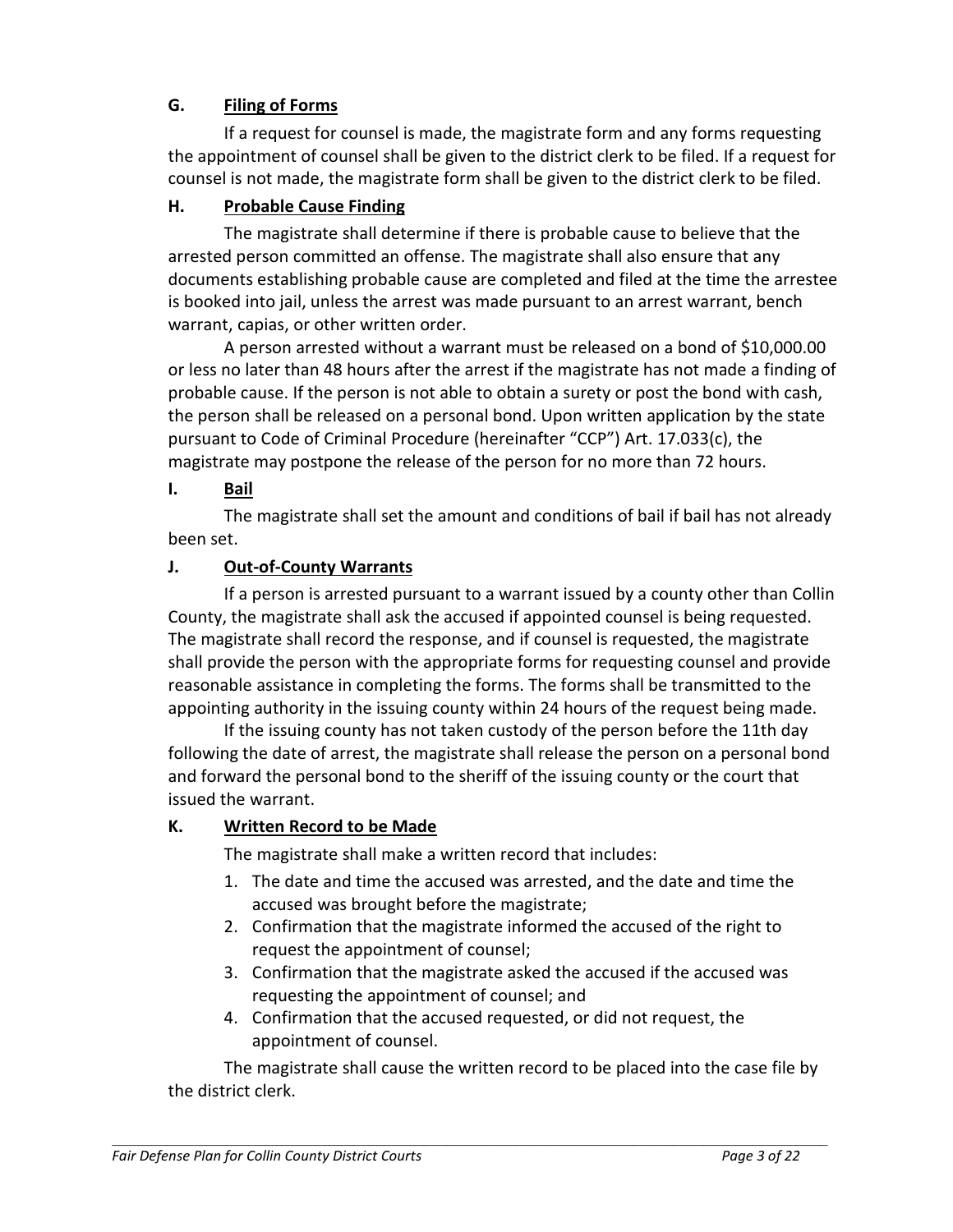#### **II. INDIGENCE DETERMINATION**

## **A. Definitions**

"Indigent" means financially unable to hire private counsel.

"Net household income" means all income of the accused and spousal income actually available to the accused. Income includes:

- 1. Take-home wages and salary (gross income earned less any deductions required by law or as a condition of employment);
- 2. Net self-employment income (gross income minus business expenses and any deductions required by law or as a condition of operating the business);
- 3. Regular payments from a government income maintenance program, alimony, child support, public or private pensions, or annuities; and
- 4. Income from dividends, interest, rents, royalties, or periodic receipts from estates or trusts.

Seasonal or temporary income will be considered on an annualized basis, averaged together with periods for which the accused has no or less income.

"Non-exempt assets and property" means cash on hand, stocks and bonds, and accounts at financial institutions.

"Household" means all individuals who are actually dependent on the accused for financial support.

"Costs of obtaining competent private legal representation" include the reasonable costs of support services such as investigators and expert witnesses which are necessary and appropriate given the circumstances of the case.

## **B. Eligibility**

The financial standards below shall be used to determine whether an accused is indigent and shall be applied equally to every accused person.

An accused is presumed indigent if any of the following circumstances are present:

- 1. The accused or the accused's dependents are eligible to receive food stamps, Medicaid, Temporary Assistance for Needy Families, Supplemental Security Income, or public housing;
- 2. The accused's net household income does not exceed 125% of the United States Department of Health and Human Services poverty guidelines;
- 3. The accused is currently serving a sentence in a correctional institution, residing in a public mental health facility, or subject to a proceeding in which admission or commitment to a mental health facility is sought; or
- 4. The accused has been incarcerated for more than 14 days.

If an accused does not meet any of the standards above, he or she shall still be considered indigent if the accused is unable to retain private counsel without substantial hardship to the accused or the accused's dependents. When determining whether substantial hardship would result from hiring private counsel, the appointing authority shall consider the:

- 1. Nature of the criminal charge(s);
- 2. Anticipated complexity of any defense;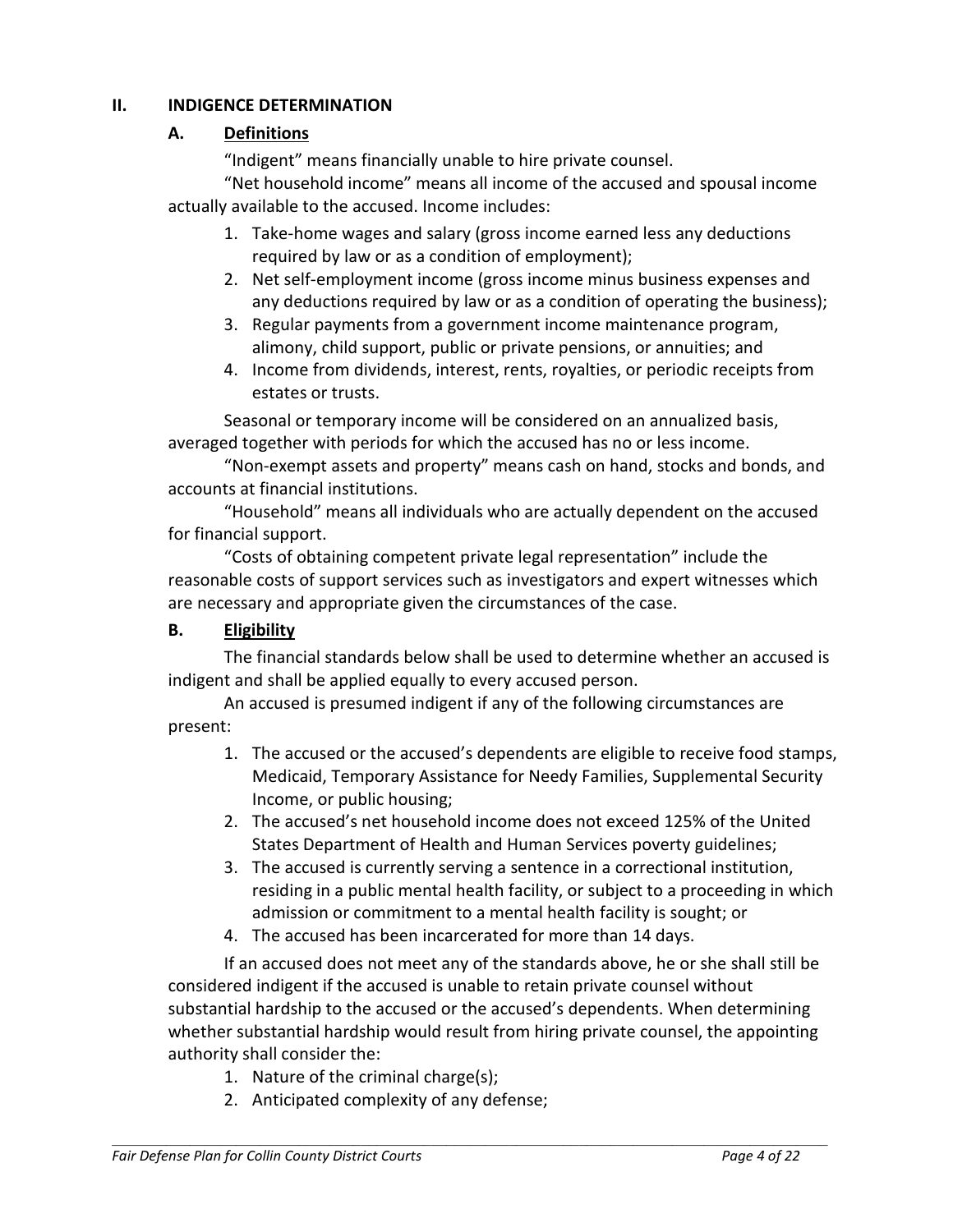- 3. Estimated costs of obtaining competent private legal representation;
- 4. Amount needed to support the accused and the accused's dependents;
- 5. Accused's income, any spousal income available to the accused, and the sources of income;
- 6. Assets and property owned by the accused;
- 7. Accused's necessary expenses and outstanding obligations; and
- 8. Number and ages of dependents.

#### **C. Factors NOT to be Considered**

The appointing authority shall not consider the following when determining whether an accused is indigent:

- 1. The accused's posting of bail or ability to post bail.
- 2. The resources available to friends or relatives (other than the accused's spouse).

## **D. Sources of Information**

The appointing authority may require the accused to respond to questions about the accused's finances and to produce supporting documentation. The authority may also request verification from other sources.

Information gathered for the purpose of determining indigence, whether from an affidavit or through testimony, may not be used except to:

- 1. Determine whether the accused is indigent or not; and
- 2. Impeach the direct testimony of the accused regarding the accused's finances.

A request by the appointing authority for additional information, documentation, or verification shall not delay the appointment of counsel beyond the timelines established by this Plan.

#### **E. Review of Status**

An accused found to be indigent is presumed to remain indigent for the remainder of the case unless there is a material change in the accused's financial circumstances. An accused's status may be reviewed in a formal hearing at any stage of a court proceeding on a motion for reconsideration by the accused or by the state. A presumption of indigence can be rebutted with evidence of a material change in the accused's financial circumstances which establishes that the accused no longer meets any standard of indigence.

If an accused previously determined to be indigent is subsequently determined to be not indigent, appointed counsel shall be compensated under the terms of this Plan for services reasonably rendered.

If a court determines that an accused has sufficient financial resources to partially or completely offset the costs of legal services provided, the court may order the defendant to pay said amount as costs of court.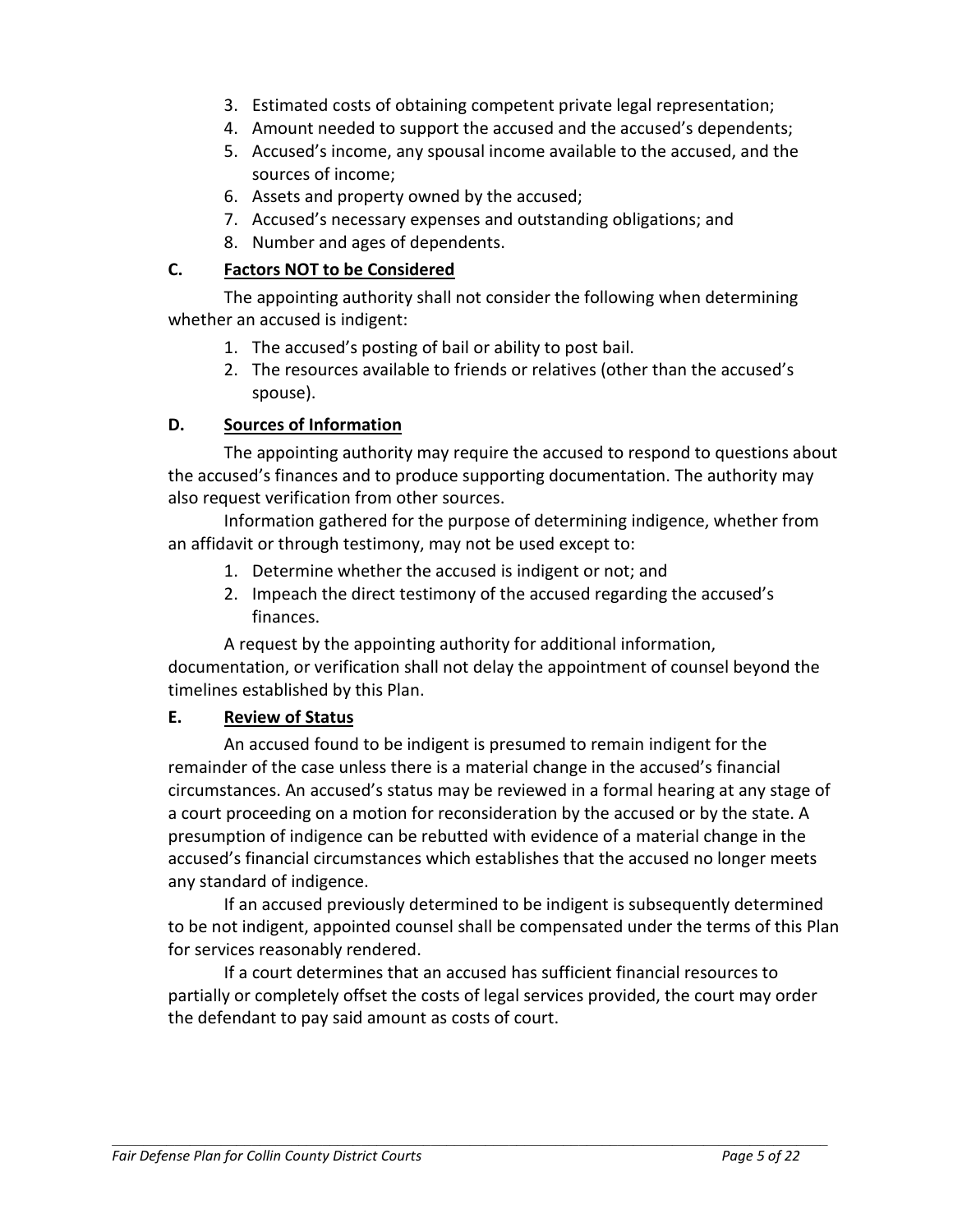## **F. Review When Accused is in Jail**

An unrepresented person who has been in custody for 14 days following a finding that he or she is not indigent shall be presumed indigent and have his or her status re-reviewed.

#### **III. APPOINTMENT OF COUNSEL**

#### **A. Authority to Appoint Counsel**

The local administrative district judge shall assign a case to a presiding trial court judge who will appoint lead counsel for a defendant accused of capital murder from the First Administrative Judicial Region of Texas' List of Attorneys Qualified to Represent Indigent Defendants in Death Penalty Cases. If appropriate, the presiding trial court judge will appoint second-chair counsel following indictment.

For all other felony accusations, the district judges designate the following as authorities to appoint counsel for indigent defendants:

- 1. The Indigent Defense Office;
- 2. A judge or magistrate presiding over a proceeding for which the appointment of counsel is sought; and
- 3. The MHMC director (for mental health-designated cases).

Forms to request court-appointed counsel are available at the Indigent Defense Office, 2100 Bloomdale Rd., Ste. 20209, McKinney, Texas 75071.

#### **B. Circumstances Requiring Appointment of Counsel**

#### **1. Generally**

An indigent accused is entitled to court-appointed representation in an adversarial judicial proceeding that may result in punishment by confinement and in any other criminal proceeding if the court concludes that the interests of justice require the appointment of counsel. The indigent accused is also entitled to sufficient time to consult in private with counsel in advance of a proceeding.

#### **2. Appeals**

An indigent defendant is entitled to appointed counsel in the following appellate and post-conviction habeas corpus matters:

- a. An appeal to the Fifth District Court of Appeals;
- b. An appeal to the Court of Criminal Appeals if the appeal is made directly from the trial court or if a petition for discretionary review has been granted;
- c. A habeas corpus proceeding if the court makes a written finding that the interests of justice require representation; and
- d. Any other appellate proceeding if the court makes a written finding that the interests of justice require representation.

## **C. When Counsel Appointed**

Counsel shall be appointed to an indigent arrestee as soon as practicable, but no later than the end of the first working day after the date the appointing authority receives the indigent arrestee's request for appointed counsel. Counsel shall be appointed regardless of whether a case has been filed in a district court.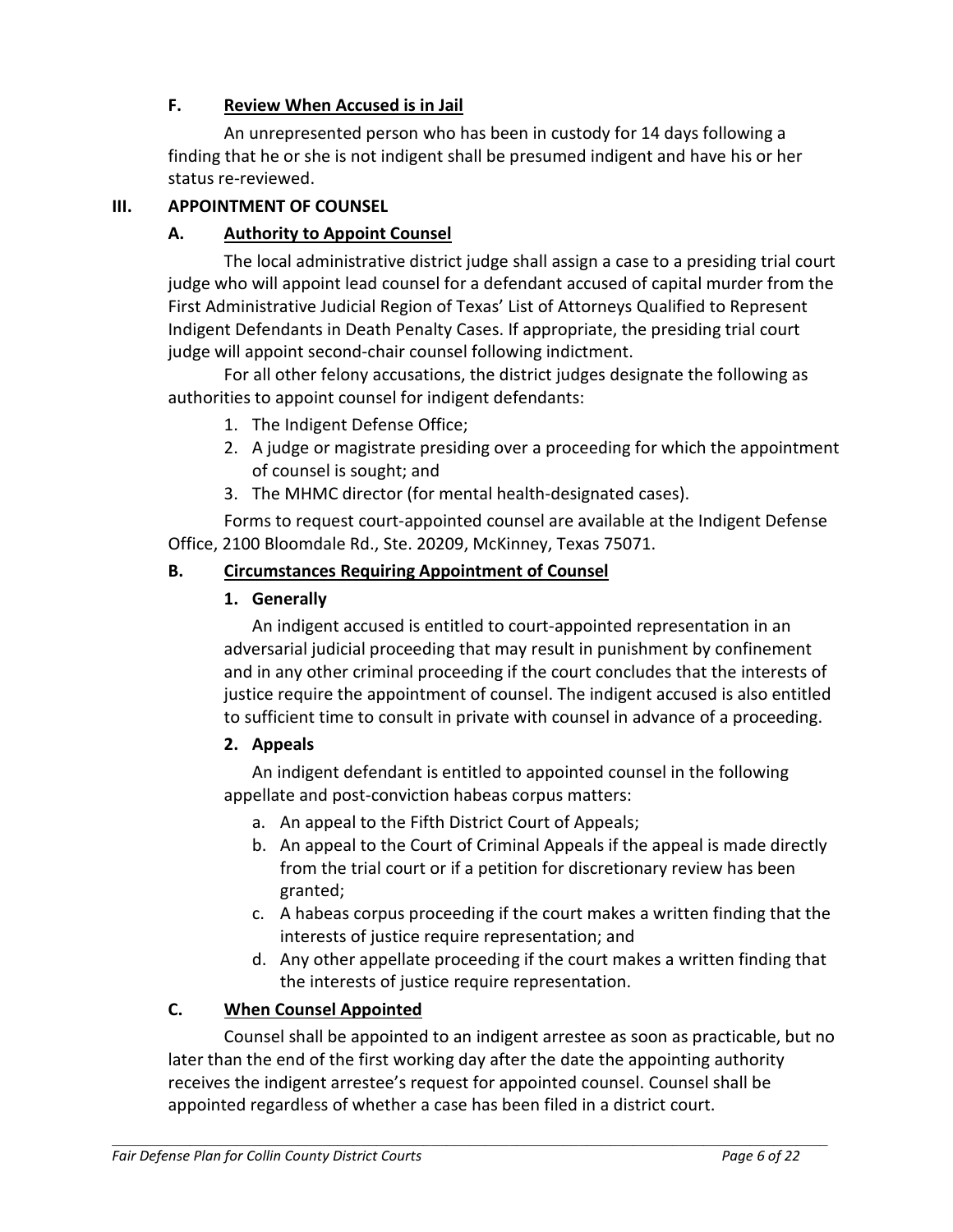If an arrested person is released from jail prior to counsel being appointed, appointment of counsel is not required until the defendant's first court appearance or when adversarial judicial proceedings are initiated, whichever occurs first.

## **D. Procedures for Appointment**

Attorneys qualified to provide representation in felony cases shall be appointed from public lists established by the district judges or their designee. The lists shall be graduated according to the seriousness of the offense or the category of case subject to appointment.

Appointments shall be made using a system of rotation, with each appointment made from among the next five names on the list in the order in which the names appear. Upon a finding of good cause in writing or on the record, an attorney may be appointed out of order. Good cause includes, but is not limited to, the following:

- 1. The defendant requesting counsel does not understand English, in which case the attorney whose name appears next in order and who speaks the clients' language will be appointed, if one is available;
- 2. An attorney was appointed to represent the same defendant in a different or prior matter. The same attorney may be appointed to the new matter;
- 3. The appointment is made during a court proceeding and the appointment of a qualified attorney who is present in court on a different matter would serve the efficient and expeditious administration of justice; or
- 4. Any other sufficient cause that would serve the interests of justice.

Once appointed, an attorney's name will be moved to the bottom of the list. An attorney who is not appointed in the order in which the attorney's name appears on the list shall remain next in order.

## **E. Out-of-County Warrants**

If a person is arrested in another county based on a warrant issued by Collin County, and the person is indigent, counsel will be appointed within one working day of the appointing authority's receipt of the request for counsel.

If a person is arrested in Collin County pursuant to a warrant issued by a different county, and the person is indigent, counsel shall be appointed to represent the person in a bail or habeas corpus proceeding if the person is still in the custody of Collin County on the  $11<sup>th</sup>$  day following the arrest. If counsel is appointed in Collin County, Collin County may seek from the issuing county reimbursement for the actual costs paid by Collin County for appointed counsel's reasonable and necessary legal services.

## **F. Defendants Appearing Without Counsel**

If a defendant appears in court without counsel:

- 1. The court may not direct or encourage the defendant to communicate with an attorney representing the state until the court advises the defendant of the right to counsel and the procedure for requesting appointed counsel and the defendant has been given a reasonable opportunity to request appointed counsel.
- 2. If the defendant has requested appointed counsel, the court may not direct or encourage the defendant to communicate with the attorney representing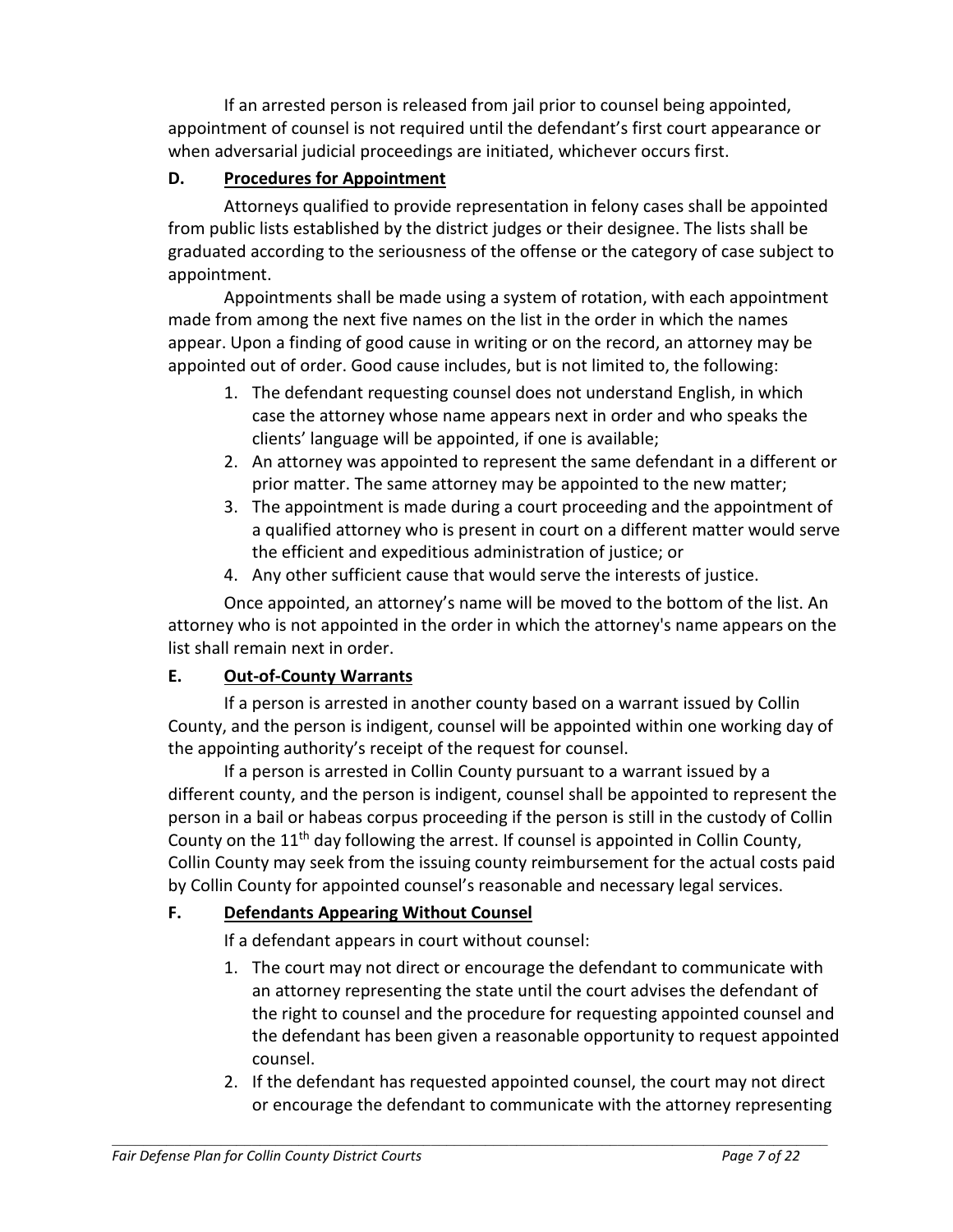the state unless the appointing authority has denied the request and after the denial, the defendant:

- a. Was given a reasonable opportunity to retain counsel and failed to retain counsel; or
- b. Waived the opportunity to retain counsel.
- 3. An attorney representing the state may not initiate or encourage any attempt to obtain from the defendant a waiver of the right to counsel or communicate with a defendant who has requested the appointment of counsel, unless the appointing authority has denied the request and after the denial, the defendant:
	- a. Was given a reasonable opportunity to retain counsel and failed to retain counsel; or
	- b. Waived the opportunity to retain counsel.

## **G. Waiver of Right to Counsel**

A defendant may waive the right to counsel if it is voluntary and intelligent. If a defendant desires to waive the right to counsel, the court shall advise the defendant of the nature of the charge(s) and the dangers and disadvantages of self-representation. If the court determines that the waiver is voluntary and intelligent, the court shall provide the defendant with a statement substantially similar to the following, which shall be filed in the record of the proceeding if it is signed by the defendant.

> *I have been advised by the court of my right to be represented by counsel in this case. I have also been advised that if I cannot afford to hire counsel, counsel will be appointed at no cost to me. I understand my right to counsel and to have counsel appointed to represent me if I cannot afford to hire counsel. I wish to waive my right to counsel and I ask the court to proceed with my case without an attorney being appointed to represent me. I freely waive my right to counsel.*

A defendant may revoke a waiver of the right to counsel at any time. However, if a waiver is revoked, the defendant is not entitled to repeat a proceeding previously held or waived solely because counsel has been appointed or retained. If the defendant revokes a waiver, counsel shall be given at least ten (10) days to prepare for a proceeding.

## **H. Additional Procedures for Mental Health Appointments**

When an indigent defendant is identified in the CCQ/TLET match system or meets other program requirements, the defendant will be assigned to the MHMC office, which will promptly appoint counsel. The court in which a case is pending may also refer an indigent defendant to the MHMC office for assignment and appointment of counsel.

If a defendant referred to the MHMC office is not identified in CCQ/TLET match or does not meet other program requirements, the MHMC office may decline to accept the case for assignment and appointment if:

- 1. There is a conflict of interest which has not been waived by the defendant;
- 2. The office has insufficient resources to provide adequate representation;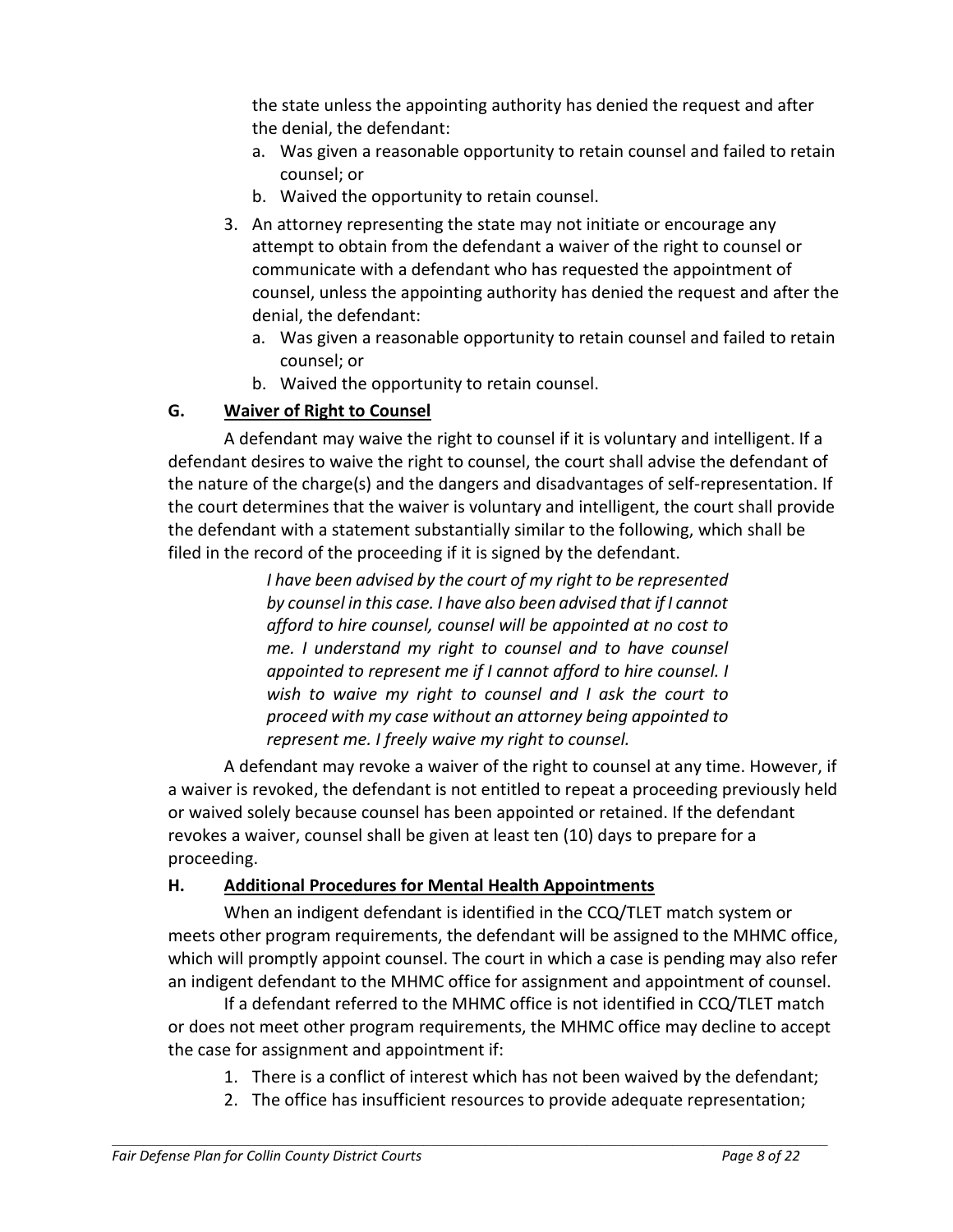- 3. The office is incapable of providing representation in accordance with the rules of professional conduct; or
- 4. The office shows other good and sufficient cause for declining the appointment.

An attorney appointed to represent a defendant assigned to the MHMC program may utilize the services of the MHMC office case managers.

#### **IV. ATTORNEY LISTS**

#### **A. Application Review and Approval**

Applications for placement on the MHMC felony list will be reviewed and decided by the MHMC director. The MHMC list is comprised of a limited number of attorneys. Placement on the list will be determined by the MHMC director based on the needs of the MHMC program, attorney qualifications, and attorney performance.

Applications for all other felony lists will be reviewed by the district judges and decided by majority vote.

Applications must be submitted during one of two periods each calendar year: July 1 through July 14; and December 1 through December 31.

The district judges and MHMC director reserve the authority to limit the number of attorneys on the appointment lists as necessary to ensure the effective representation of indigent defendants, to maintain the integrity of the lists and appointment process, and to comply with legal and ethical standards governing the provision of indigent defense services.

#### **B. Qualifications and Eligibility**

The minimum standards for placement on a felony appointment list include the following.

An attorney must:

- 1. Provide accurate and complete information on his or her application;
- 2. Be a licensed practicing attorney and member in good standing of the State Bar of Texas;
- 3. Have at least two (2) years of experience practicing criminal law;
- 4. Be a resident of Collin County, maintain a principal office in Collin County, or have at least 80 percent of the attorney's practice in Collin County;
- 5. Be certified in criminal law by the Texas Board of Legal Specialization; OR complete a minimum of ten (10) hours of continuing legal education ("CLE") in the area of criminal law each year. New applicants must have completed at least ten (10) hours of CLE in the calendar year preceding the submission of their application. An attorney must file a certificate with the Indigent Defense Office each year attesting to completion of required CLE. CLE completed during any reporting period in excess of the minimum may be applied to the following period's requirement. The carryover provision applies to one year only;
- 6. Submit on or before October  $15<sup>th</sup>$  of each year a statement describing the percentage of the attorney's practice time in connection with Collin County appointments for adult criminal and juvenile delinquency cases for the prior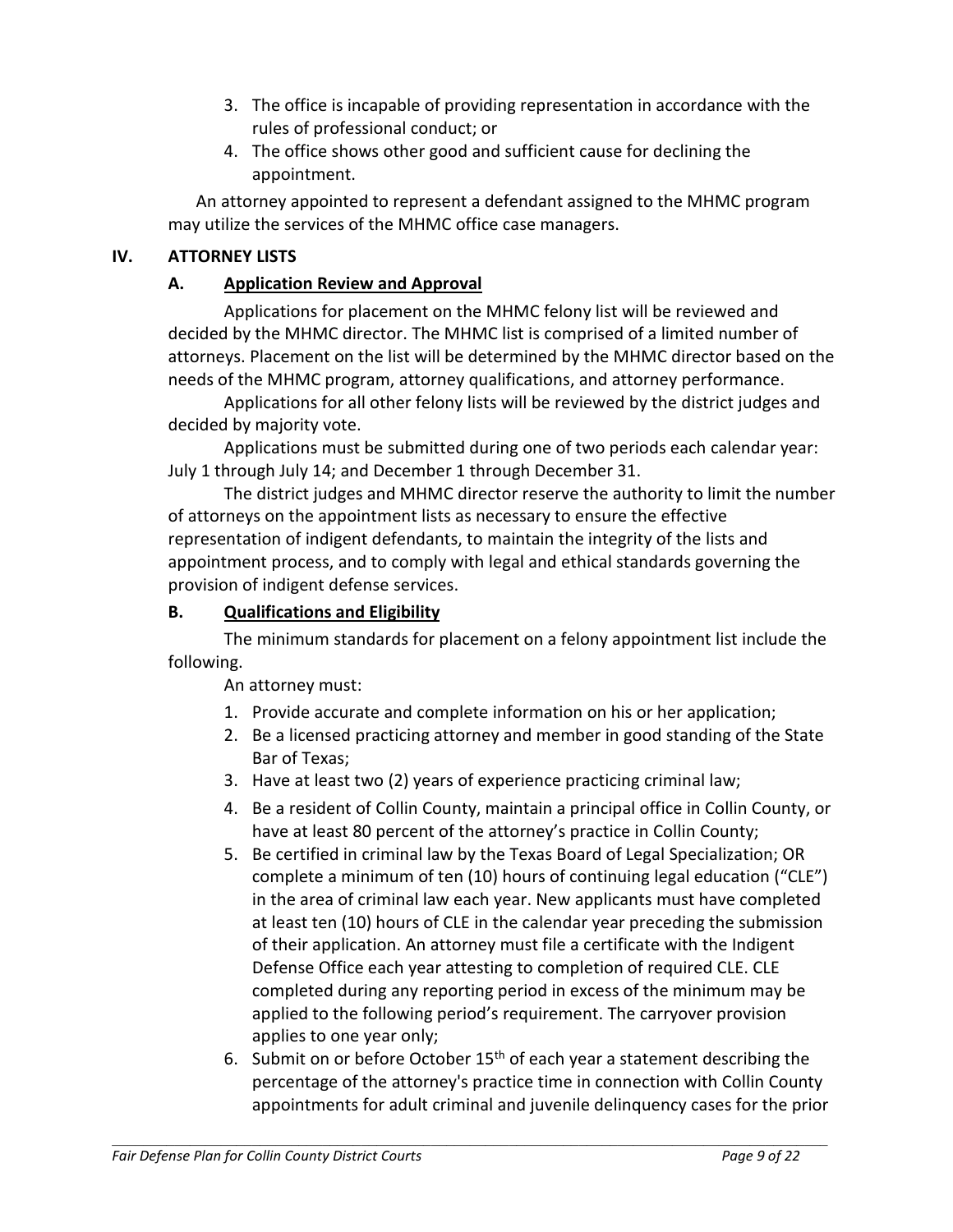twelve (12) months (October 1–September 30). The report must be submitted electronically using the Texas Indigent Defense Commission ("TIDC") website;

- 7. Not have been the recipient of a public disciplinary action by the State Bar of Texas or any other attorney licensing authority of any state or the United States within the last five (5) years;
- 8. Maintain an office capable of sending and receiving email, fax, and voice calls;
- 9. Have the means to produce typed motions and orders;
- 10. Notify the local administrative district judge promptly, in writing, of any matter that would disqualify the attorney by law, regulation, rule, or this Plan from receiving appointments to represent indigent defendants; and
- 11. Provide three (3) letters of reference from members of the Collin County Bar Association or Collin County Criminal Defense Lawyer's Association;

Additional eligibility requirements for each graduated list are described below. Attorneys may apply for and be placed on more than one list.

1. State Jail and Third Degree Felonies

An attorney must:

- a. Be certified in criminal law by the Texas Board of Legal Specialization; OR have experience as lead counsel in at least four (4) criminal cases tried to verdict before a jury. The styles and cause numbers of each case must be included in the application.
- 2. Second and First Degree Felonies

An attorney must:

- a. Have at least four (4) years of experience practicing criminal law; and
- b. Be certified in criminal law by the Texas Board of Legal Specialization; OR have experience as lead counsel in at least eight (8) cases tried to verdict before a jury, at least four (4) of which were felonies. The styles and cause numbers of each case must be included in the application.
- 3. Crimes Against Children ("CAC")

An attorney must:

- a. Have at least five (5) years of experience practicing criminal law;
- b. Have at least three (3) years of experience handling CAC cases;
- c. Have at least eight (8) hours of CLE in sex crimes; and
- d. Be certified in criminal law by the Texas Board of Legal Specialization; OR have experience as lead counsel in at least six (6) felony cases tried to verdict before a jury, and experience as lead counsel in at least six (6) trials of CAC cases tried to verdict before a jury. The styles and cause numbers of each case must be included in the application.
- 4. Capital Cases
	- a. Within 24 hours of arrest, the local administrative district judge shall assign a case to a presiding trial court judge who will appoint lead counsel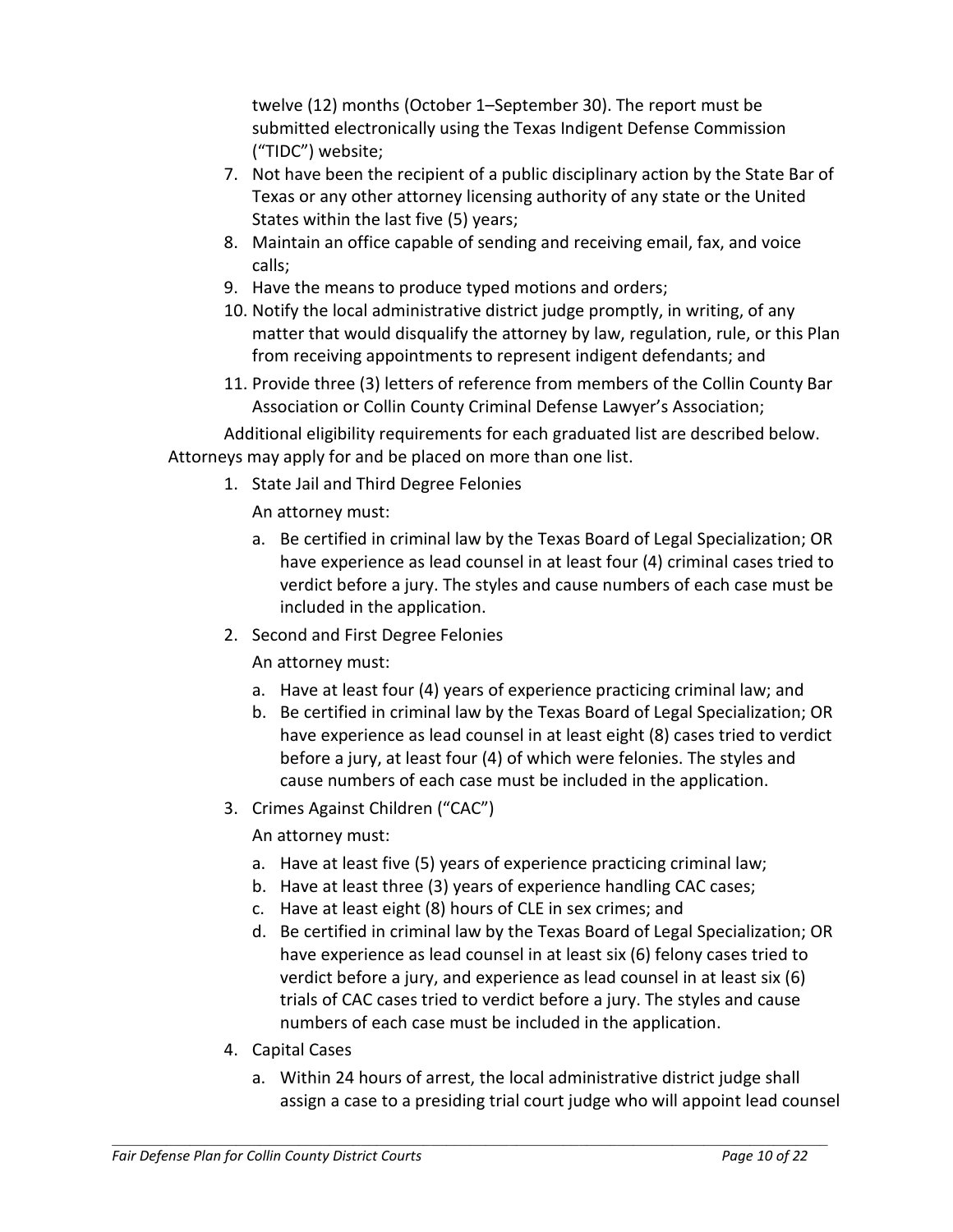from the list of attorneys approved by the local selection committee of the First Administrative Judicial Region for appointment as lead counsel in death penalty cases pursuant to the requirements of CCP Art. 26.052(e). If the presiding trial court judge is unable to timely make the appointment of lead counsel, the local administrative district judge shall appoint lead counsel within the required timeframe.

- b. Upon indictment, the presiding district judge shall promptly appoint second-chair counsel, unless the state gives notice in writing that that the state will not seek the death penalty. In a non-death penalty case, the presiding judge may appoint second-chair counsel at his or her discretion.
- c. Second chair counsel shall be appointed from the list of attorneys approved by the local selection committee of the First Administrative Judicial Region for appointment as lead counsel or second-chair counsel in death penalty cases.
- d. Appellate counsel shall be appointed from the list of attorneys approved by the local selection committee of the First Administrative Judicial Region for appointment as appellate counsel in death penalty cases.
- 5. Appeals and Non-Capital Writs

An attorney must:

- a. Be certified in criminal law or criminal appellate law by the Texas Board of Legal Specialization;
- b. Have personally authored and filed at least three (3) criminal appellate briefs or post-conviction writs of habeas corpus;
- c. Have submitted an appellate writing sample approved by a majority of the district judges; or
- d. Have worked as a briefing clerk of an appellate court of record for at least one (1) year.
- 6. MHMC Cases

An attorney must:

- a. Be approved for the corresponding felony list;
- b. Have served as a prosecutor in a county or district attorney's office for at least two (2) years or have practiced criminal defense law on a regular basis for a minimum of two (2) years;
- c. An attorney must be certified in criminal law by the Texas Board of Legal Specialization OR have experience as lead counsel in at least eight (8) cases tried to verdict before a jury;
- d. Have been lead counsel in at least three (3) mental health cases, in all of which at least one of the following issues was presented: competency, sanity, or court-ordered mental health treatment. The styles and cause numbers of each case must be included in the application;
- e. Complete at least six (6) hours of mental-health-related CLE each year. New applicants must have completed at least six (6) hours of CLE in the calendar year preceding the submission of their application;
- f. Be familiar with the Texas Mental Health Code; and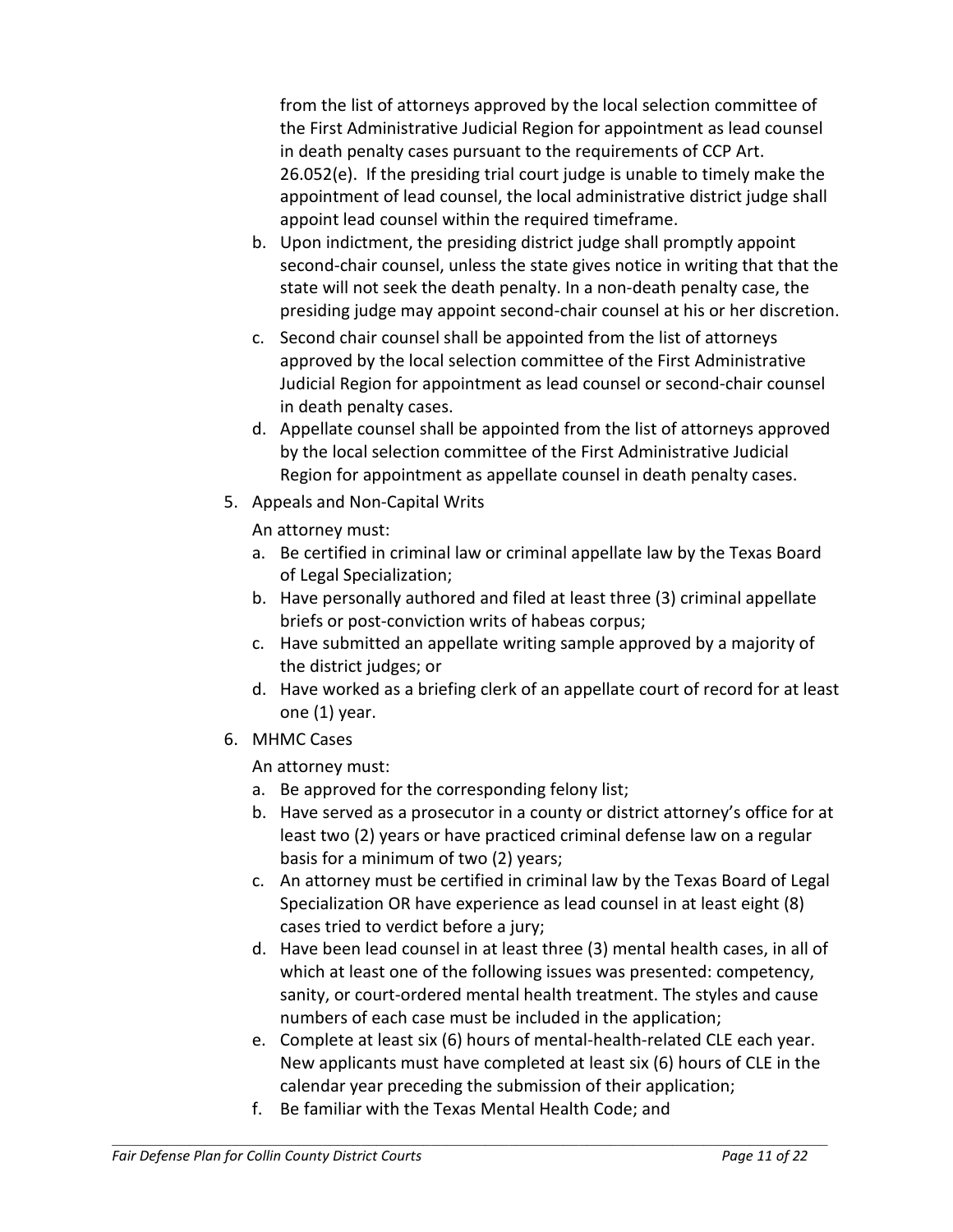g. Comply with all MHMC program policies and procedures.

## **C. Review of Attorneys on List**

The MHMC director, for attorneys on the MHMC list, and the district judges or their designee, for all other felony lists, will monitor the performance of attorneys on their respective lists on a continuing basis to ensure the attorneys' competency and eligibility.

## **D. Removal from List**

The MHMC director may remove or suspend an attorney from the MHMC list. For all other felony lists, an attorney may be removed or suspended by a majority of district judges. An attorney who is removed or suspended from a list shall be notified immediately. The notice shall include the reason(s) for the decision.

#### **E. Removal from Case**

An appointed attorney may be discharged from continued representation of a defendant in a particular case by the presiding judge.

## **F. Grounds for Removal**

Grounds for removal include, without limitation:

- 1. An attorney's submission of a claim for legal services not performed or supervised by the attorney;
- 2. An attorney's submission of an application for placement on an attorney list that contains false or misleading information;
- 3. An attorney's failure to appear at a court hearing without sufficient justification:
- 4. An irreconcilable conflict or breakdown of communication between the attorney and client that renders continued representation untenable;
- 5. A finding by the presiding judge that another qualified attorney is more appropriate for the defendant;
- 6. Replacement of appointed counsel in a death penalty case is required under CCP Art. 26.052(e);
- 7. An attorney's illness, workload, or scheduling difficulties; or diminished mental or physical capacity to such an extent that the attorney's ability to provide adequate representation can reasonably be questioned;
- 8. An attorney is convicted of or received deferred adjudication for any felony or crime of moral turpitude; or is under indictment or other formal criminal accusation for any offense if the attorney's ability to fully and effectively represent his or her appointed clients is compromised or otherwise adversely affected by the pending accusation;
- 9. A trial court proceeding has concluded and the defendant has requested appellate counsel;
- 10. The defendant shows good cause for removal of counsel, including counsel's persistent or prolonged failure to communicate with the defendant;
- 11. An attorney's failure to make reasonable efforts to contact the client not later than the end of the first working day after the date on which the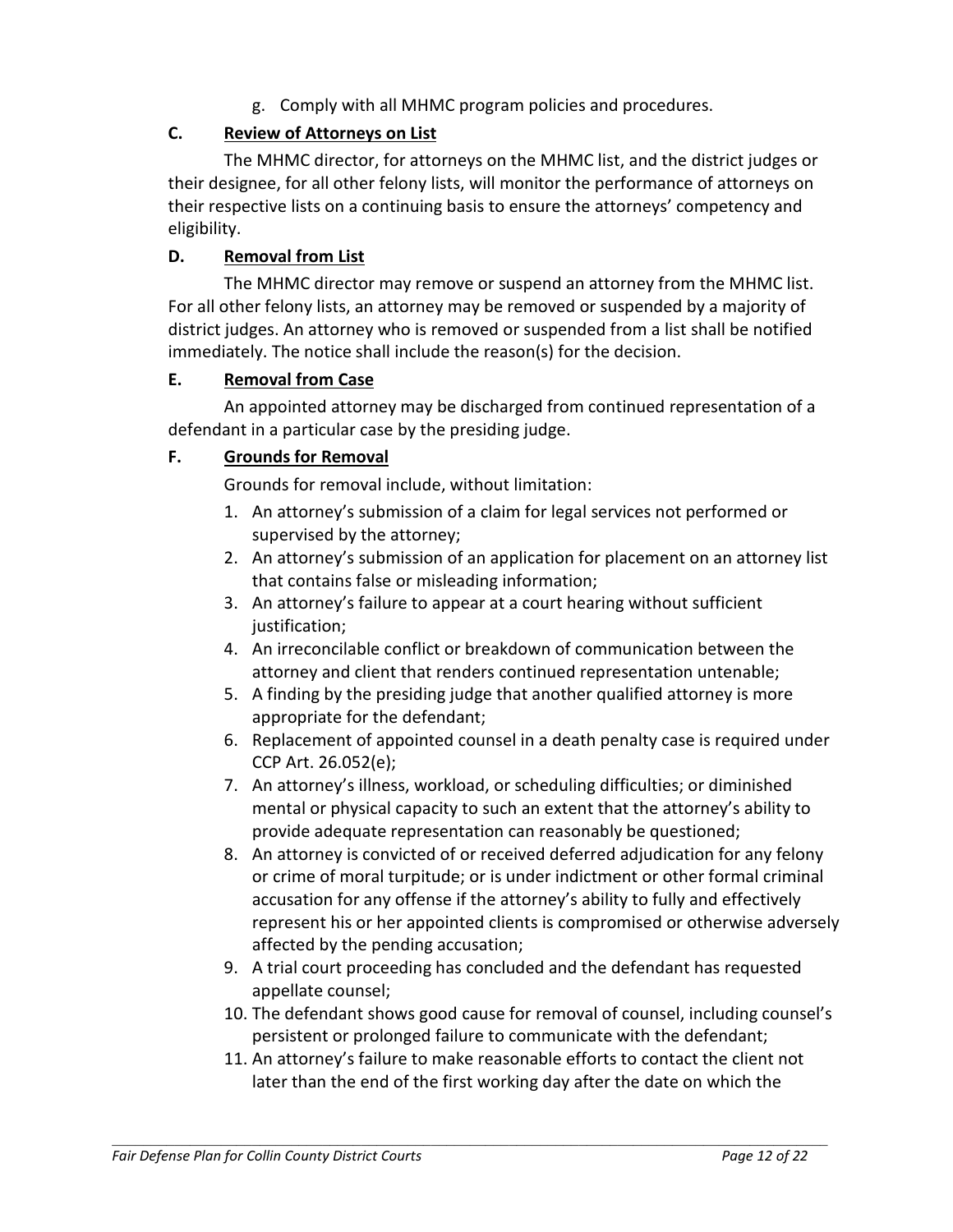attorney is appointed and to interview the client as soon as practicable after the attorney is appointed;

- 12. An attorney's failure to provide effective representation to the client, including an attorney who has been found to have rendered ineffective assistance of counsel by a court of record, and all appeals from said finding have been exhausted;
- 13. An attorney's failure to comply with the Texas Disciplinary Rules of Professional Conduct, or the Texas Code of Criminal Procedure;
- 14. An attorney's failure to provide the required practice-time report to the Texas Indigent Defense Commission by October 15 of each year;
- 15. Public disciplinary action or reprimand by the State Bar of Texas or any other attorney licensing authority of any state or the United States; and
- 16. An attorney's failure to comply with the provisions of this Plan.

## **G. Additional Grounds for Removal from Appeals List**

Appellate counsel shall immediately notify the trial court upon receipt of notice from an appeals court that the deadline for filing a brief has not been met. The attorney shall be temporarily suspended from the appeals list until the brief has been filed. Reinstatement shall be contingent on providing the trial court with a written or electronic copy of the brief and proof of filing.

Appellate counsel shall also immediately notify the trial court, and shall be permanently removed from the appeals list, upon receipt of an order to show cause why counsel should not be held in contempt for failure to timely file a brief.

Appellate counsel will also be permanent removed from the list if an appeal is abated and the trial court is ordered to determine whether the appellant still desires to pursue an appeal following counsel's failure to respond to a notice from the appeals court that a brief is overdue.

An attorney permanently removed from the appeals list may apply for reinstatement only upon submission of:

- 1. A statement claiming exceptional circumstances which reasonably prevented counsel from meeting the appellate deadlines; or
- 2. A statement of measures taken by the attorney to prevent any future recurrence of failing to meet appellate deadlines.

## **H. Appointment of Replacement Counsel**

When an attorney is removed from a list or from representation in a particular case, replacement counsel shall immediately be selected and appointed in accordance with this Plan.

## **I. Appeal of Removal from List**

If an attorney is removed from a list, the attorney may appeal the decision by notifying the local administrative district judge. If a request for hearing is granted, the attorney may attend a meeting of the district judges and present his or her appeal. Following the appeal, the district judges will decide by majority vote whether to sustain the removal, reinstate the attorney, or suspend the attorney's placement on the wheel for a specified period of time. If an attorney is suspended, the suspension may be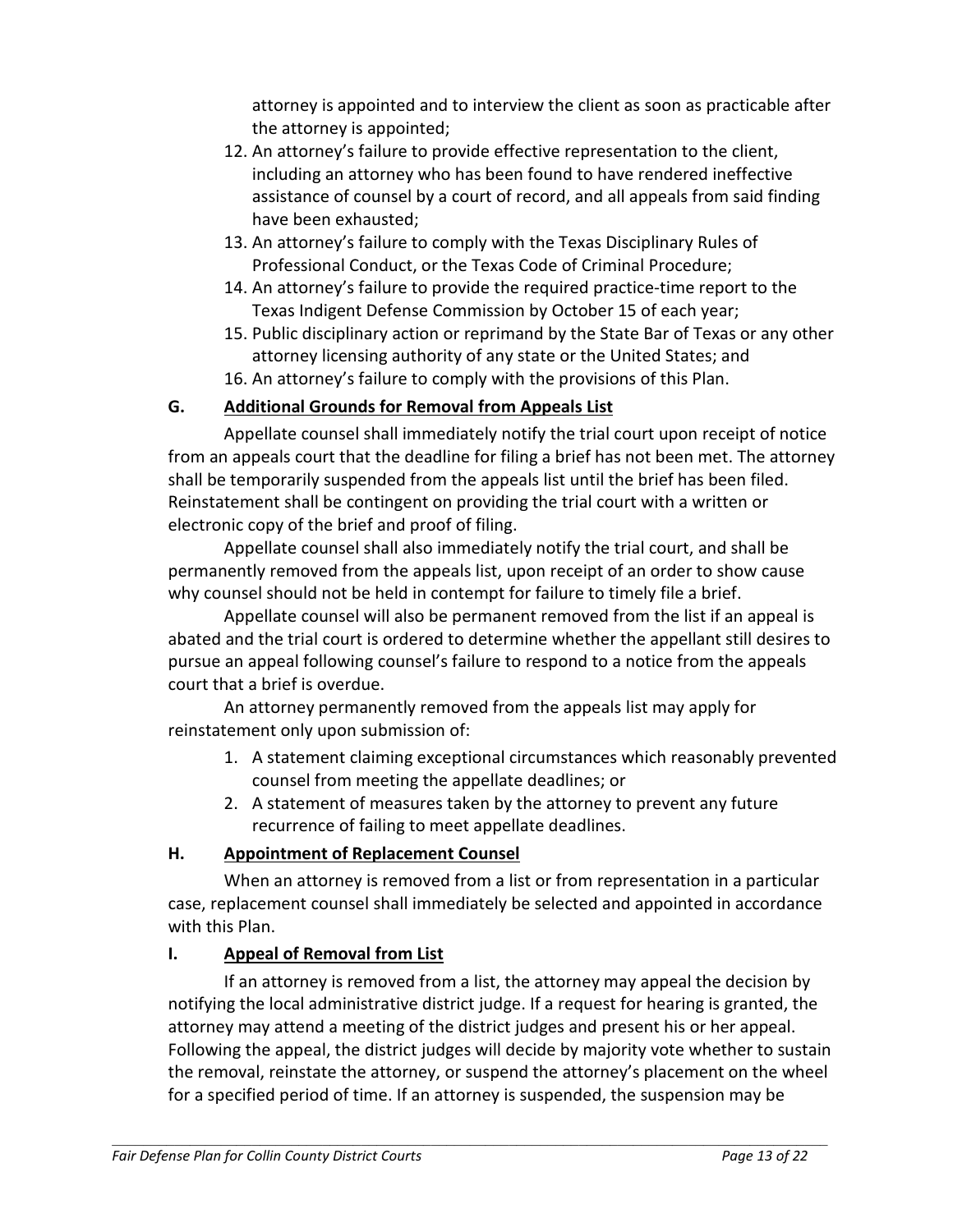imposed or probated.

## **J. Reinstatement**

If an attorney seeks reinstatement following removal, the attorney must file an original application during the appropriate period. An attorney removed for not submitting the annual practice-time report must present proof that the required report was submitted to TIDC.

#### **K. Discharge When Defendant is Unapprehended**

When a defendant under felony accusation has been unapprehended for six or more months, appointed counsel may be discharged by the presiding judge *sua sponte* or at the request of appointed counsel by the filing of a motion and order to withdraw stating the defendant has been unapprehended for six months. If the client is later apprehended, the same attorney may be appointed until disposition, unless the attorney is no longer on the list at the time of the defendant's apprehension, or there is other good cause for the appointment of different counsel.

Upon a defendant's subsequent arrest, appointed counsel is obligated to contact and interview the defendant pursuant to the requirements of Section V, Duties of Counsel, Subsection A, Duties to Client, Paragraph 2.

## **L. Electronic Attorney Appointment System**

An appointing authority shall make all appointments using the Odyssey electronic attorney appointment system. If Odyssey is not available, an appointing authority shall appoint an attorney from the public list of approved attorneys and update the electronic appointment system when possible. The public list shall conform to the list in the electronic attorney appointment system at all times.

The electronic attorney appointment system shall contain identifying information for the attorneys who have been specially approved for appointment in cases involving mental illness or mental defect.

## **M. Temporary Inactive Status**

An attorney on a list may request to be inactive for up to 90 days by submitting a written request to the Indigent Defense Office. During the inactive period, the attorney will not be appointed to any new cases. If an attorney is inactive for more than 90 days, the attorney must submit a written request for reinstatement along with proof of CLE compliance.

An attorney appointed to represent a defendant charged with capital murder in which the death penalty is sought will be temporarily suspended from the felony appointment list(s) beginning 30 days before the beginning of trial and lasting until the trial is over.

## **V. DUTIES OF COUNSEL**

## **A. Duties to Client**

An attorney appointed to represent an indigent defendant shall:

- 1. Maintain reasonable communication and contact with the client at all times and keep the client informed of the status of the case;
- 2. Make every reasonable effort to: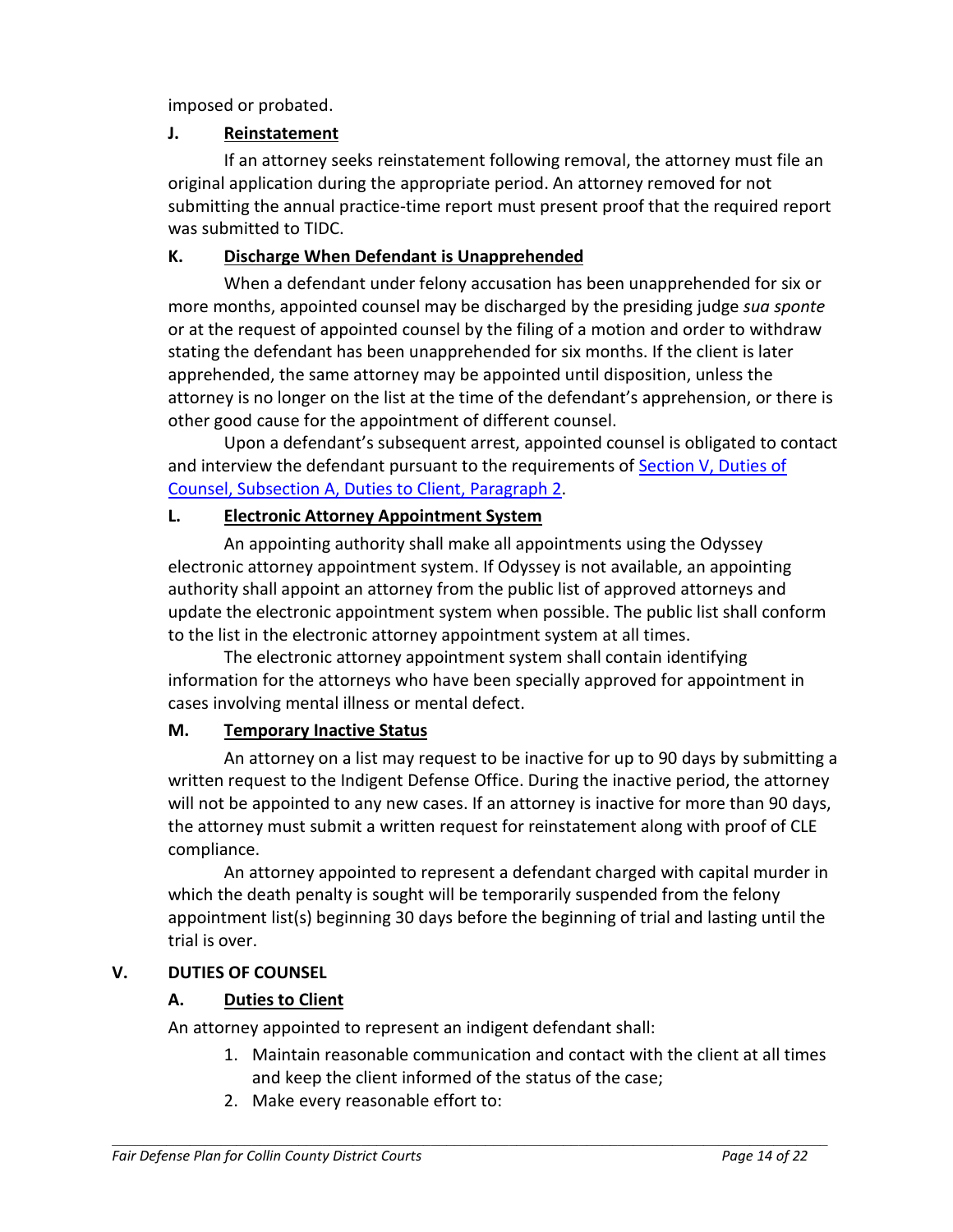- a. Contact the defendant by the end of the first working day after the date on which the attorney is appointed;
- b. Interview the defendant as soon as practicable after the attorney is appointed;
- c. Visit a client who is incarcerated in the county jail at least once every thirty (30) days;
- 3. Represent the defendant until:
	- a. The charge is no-billed or dismissed;
	- d. The defendant is acquitted;
	- e. The defendant is sentenced, and counsel has advised the defendant of the right to file a motion for new trial or notice of appeal, and if the defendant wishes to pursue either or both, counsel has assisted the defendant with requesting the prompt appointment of appellate counsel; and in cases where appellate counsel is not promptly appointed, filed a motion for new trial or notice of appeal; or
	- f. The attorney is discharged by the presiding judge or replaced by other counsel;
- 4. Investigate, either personally or through an investigator, the facts of the case and be prepared to present any factual defense(s) that may be reasonably and arguably available to the defendant;
- 5. Brief the law of the case and be prepared to present any legal defense(s) that may be reasonably and arguably available to the defendant;
- 6. Be prepared to negotiate with the prosecutor for the most favorable resolution of the case as can be achieved through an agreed disposition;
- 7. Be prepared to try the case to conclusion either with or without a jury;
- 8. Be prepared to file post-trial motions, give notice of appeal, and appeal the case pursuant to the standards and requirements of the Texas Rules of Appellate Procedure; and
- 9. Advise the client on all matters involving the case and such collateral matters as may reasonably be required to aid the client is making appropriate decisions about the case;
- 10. Render professional legal services in accordance with this Plan, the requirements of the Code of Criminal Procedure, and applicable rules of ethics; and
- 11. Manage the attorney's workload in accordance with TIDC recommendations and in such a manner as to allow for the provision of quality representation and the execution of responsibilities imposed by this Plan.

## **B. No Remuneration from Clients**

An attorney appointed to represent a client shall neither solicit nor accept remuneration from the client on the appointed case(s) unless the presiding judge determines that there has been a change in financial status and approves such payment. If the client is charged with a new offense or is in need of other legal services during the pendency of an attorney's appointment, the attorney shall not accept remuneration for representation in those matters without notice to, and approval by, the presiding judge.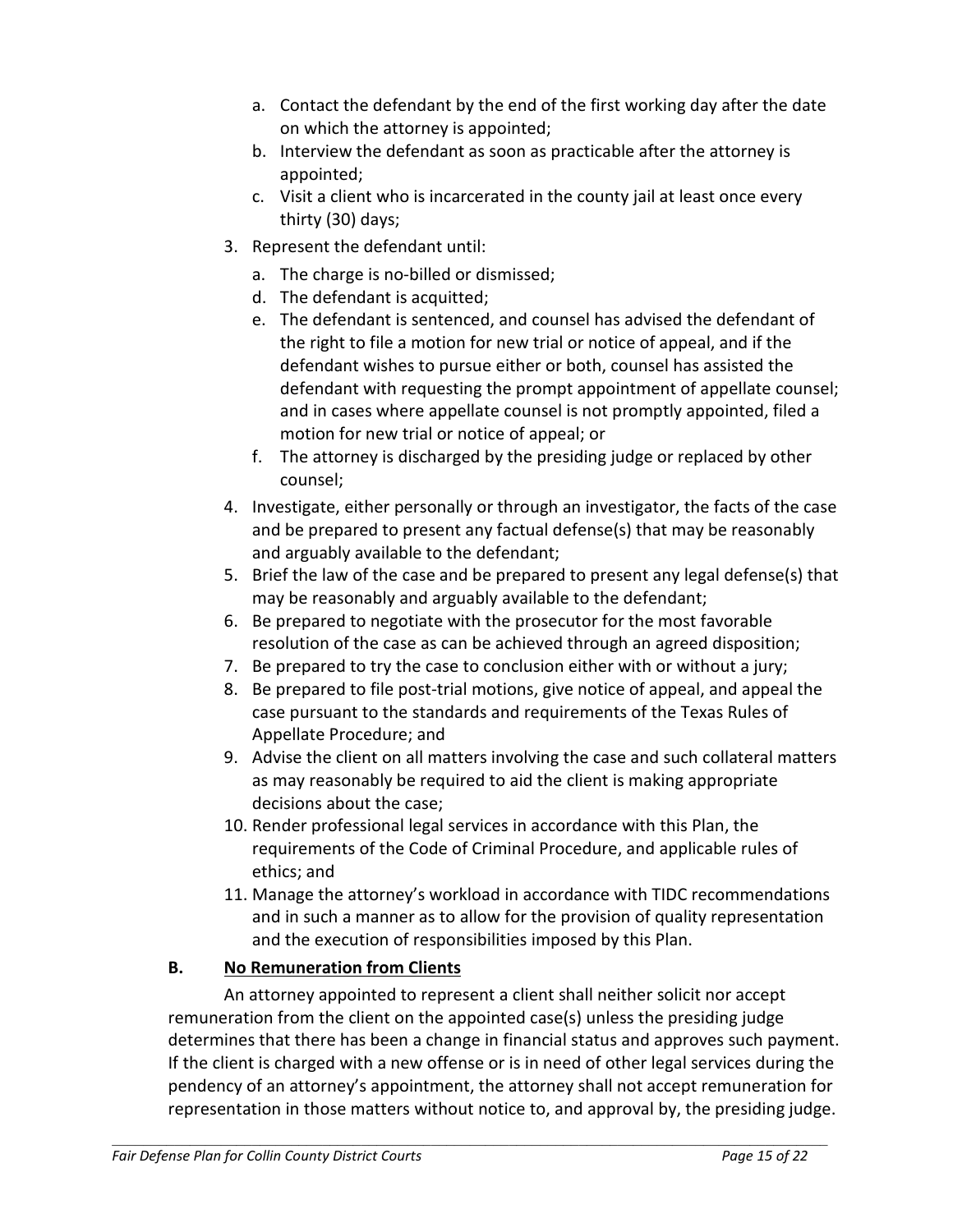## **C. Maximum Caseload Limit**

An attorney with a pending felony caseload of 90 or more shall be suspended from all future felony appointments until the attorney reduces his caseload to less than 85 pending felony cases.

## **VI. ATTORNEY COMPENSATION**

Court-appointed counsel shall be compensated for all reasonable and necessary services rendered in representing an accused. Compensation shall be in accordance with the Schedule of Fees for Compensation of Appointed Counsel (which is attached to this Plan and incorporated for all purposes).

#### **A. Requests for Compensation**

An attorney shall complete and submit a request for compensation for services rendered using the county auditor's approved form, *Appointed Counsel Request for Compensation*. Upon its implementation, attorneys shall submit requests for compensation using the electronic Court Appointed Attorney Payment System ("CAAPS").

Only an appointed attorney of record may complete and submit a request for compensation. Appointed counsel shall perform all work within the scope of the attorney-client relationship. No attorney who is appointed on a case shall delegate, subcontract, or otherwise permit a different attorney who is not appointed to provide legal services in the same case, unless the appointed attorney is unavailable and the other attorney is appearing at a non-dispositive setting, or the appointed attorney is unavailable and the substituting attorney is approved for the same list from which the appointed attorney was selected.

Subsequent to indictment, a request for compensation must include ALL services performed during the period of appointment. Partial-payment applications shall not be submitted nor approved, with the exception of capital cases.

Except as stated below for MHMC cases, a request for compensation shall be submitted only to the judge who presided over the proceeding for which payment is sought, unless the judge was sitting by assignment, in which case the request shall be submitted to the presiding judge for whom the assigned judge was sitting. The presiding judge shall review the request for compensation and either approve or disapprove the amount requested.

No request for compensation shall be submitted other than in accordance with the rules set forth in this Plan. Requests which do not comply with the provisions of this Plan may be reduced or disapproved.

## **B. MHMC Procedures**

For MHMC cases, requests for compensation shall be submitted to the MHMC director. The MHMC director shall review the request and either approve or disapprove the amount requested. If the MHMC director disapproves a request, the director may, but is not required to, forward the request to the presiding judge. If forwarded to the presiding judge, the presiding judge, after review, will either approve the amount requested, disapprove the amount requested, or take no action.

 $\mathcal{L} = \{ \mathcal{L} = \{ \mathcal{L} = \{ \mathcal{L} = \{ \mathcal{L} = \{ \mathcal{L} = \{ \mathcal{L} = \{ \mathcal{L} = \{ \mathcal{L} = \{ \mathcal{L} = \{ \mathcal{L} = \{ \mathcal{L} = \{ \mathcal{L} = \{ \mathcal{L} = \{ \mathcal{L} = \{ \mathcal{L} = \{ \mathcal{L} = \{ \mathcal{L} = \{ \mathcal{L} = \{ \mathcal{L} = \{ \mathcal{L} = \{ \mathcal{L} = \{ \mathcal{L} = \{ \mathcal{L} = \{ \mathcal{$ 

#### **C. Timely Submission of Requests for Compensation**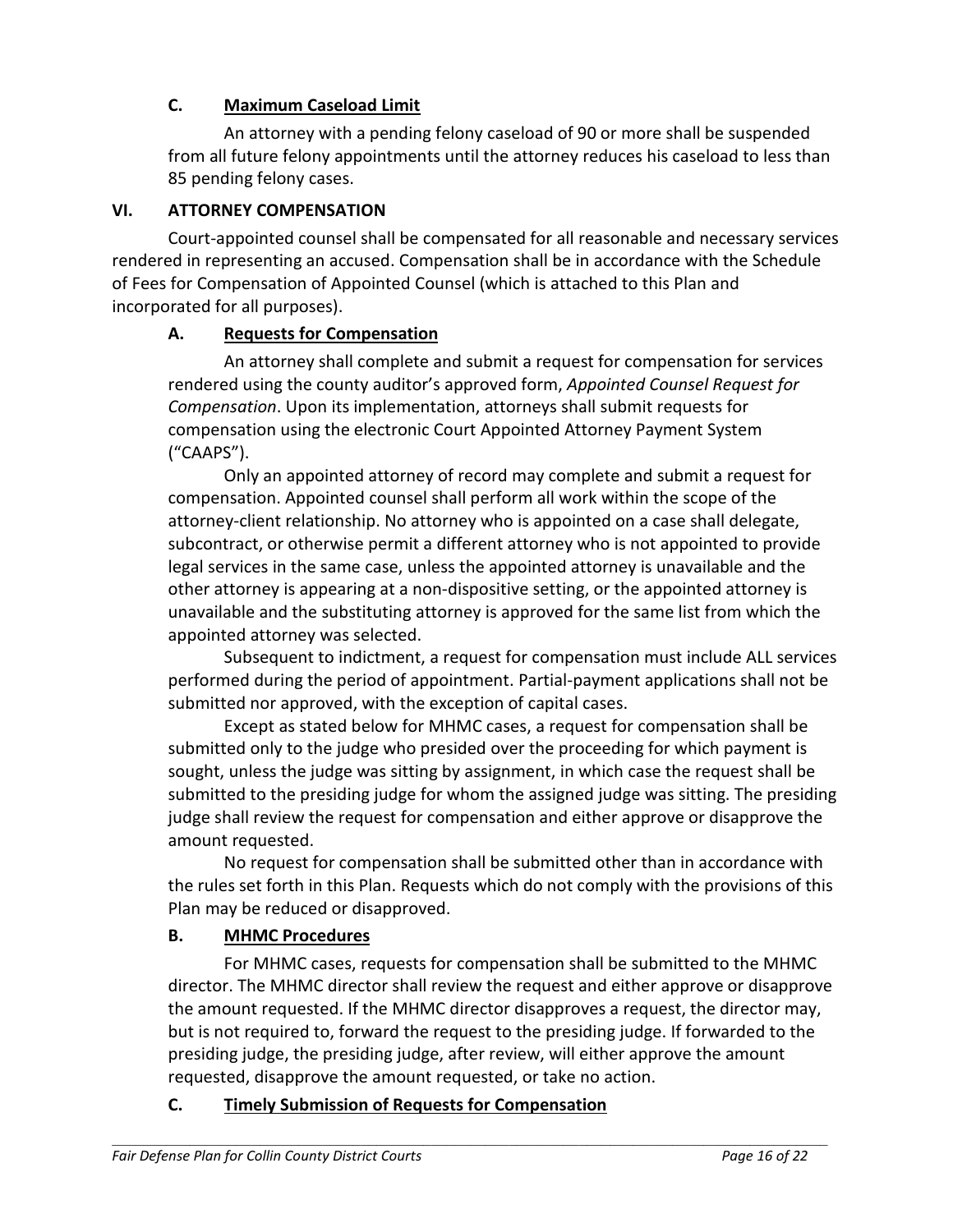For a case resolved by pretrial disposition (e.g., plea agreement or dismissal), counsel shall submit the request for compensation within seven (7) days of the date of disposition.

If a case is disposed of by trial, the request for compensation shall be submitted within thirty (30) days of the date on which the trial is concluded.

Requests for compensation not submitted within thirty (30) days of the date of disposition will not be approved, absent extenuating circumstances submitted in writing and attached to the request.

## **D. Fixed-Rate Fee Schedule**

For legal services subject to the fixed-rate fee schedule, the following rules must be observed in all cases.

1. Overhead Costs

Normal postage, copying, etc., are considered normal overhead costs and are not subject to reimbursement. If there is a special expense, such as a required overnight or special delivery, an especially voluminous printing, or some other out-of-the-ordinary expense necessitated by the case, receipt(s) must be submitted with a written explanation.

2. Paralegal Fees

Legal services performed by paralegals are included in the fixed rates and no additional claims for compensation will be approved.

3. Travel

Normal traveling expenses are included in the fixed rates and no additional claims for compensation will be approved. For any necessary and out-of-theordinary travel expenses, travel time may be billed at \$50 per hour, in 0.1 hour (six minute) increments. Mileage for roundtrips greater than 50 miles may be reimbursed at current IRS rates (\$0.58 per mile as of 2019).

## **E. Hourly Rates**

For legal services subject to approved hourly rates, attorneys shall submit an itemized billing statement, attached to the request for compensation, which segregates the time billed for each client and matter. No claim shall duplicate any time that may also be charged to a different client or matter. Time shall be billed in 0.1 hour (sixminute) increments. The statement must include each legal service provided, separated by each individual task, the time expended, and the date.

An attorney shall not bill for any services performed prior to the date of appointment or after the period of appointment has concluded. Hourly billing in capital murder/insanity cases ends on disposition of the case, additional work is paid per the flat rate schedule.

1. Normal and Customary Costs

Usual and customary costs of a law practice, including postage, copying, preparation of vacation letters, billing statement preparation, opening and closing of files, receipt and review of automated responses from the district clerk, reviewing the court's file, etc. shall not be included in requests for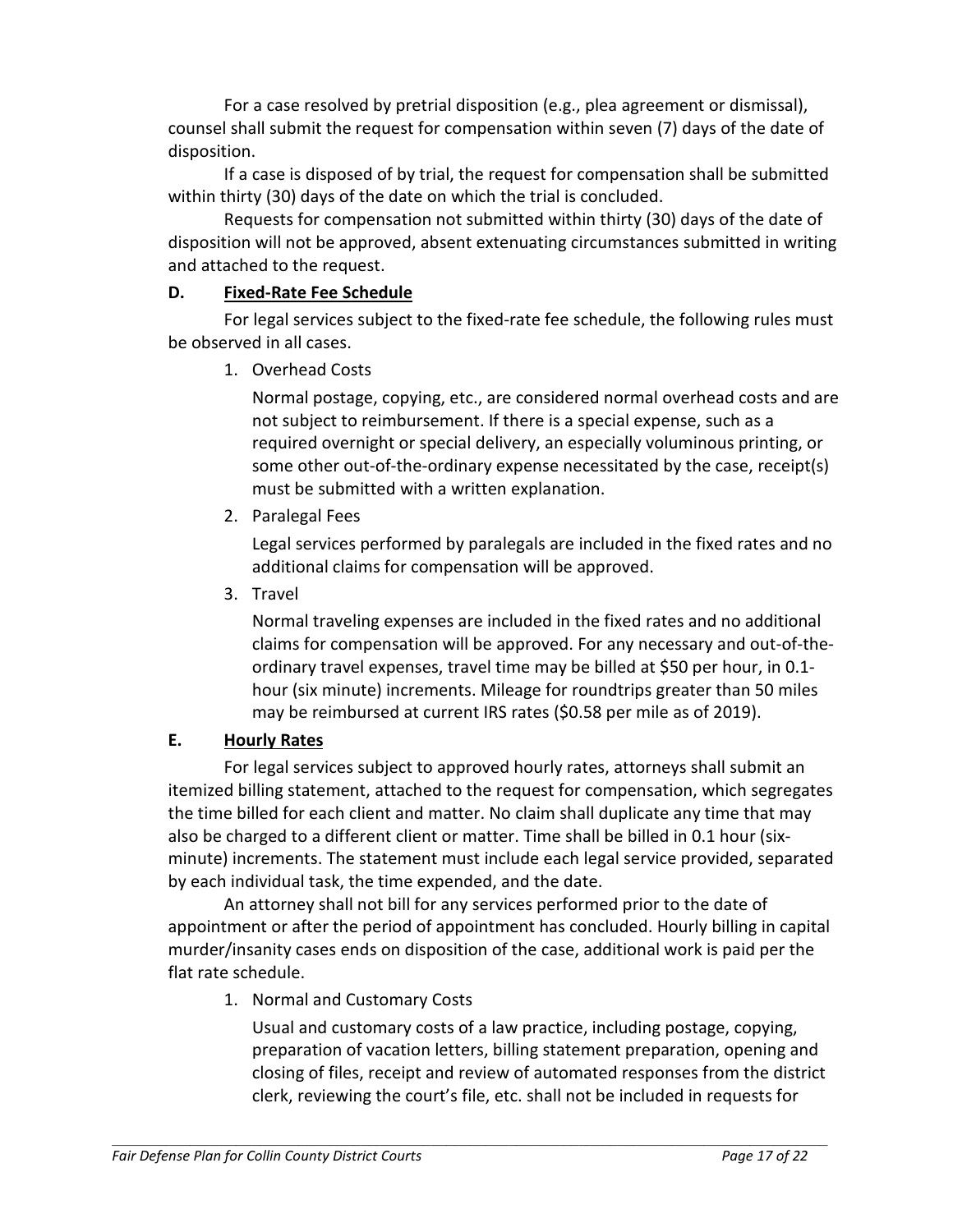reimbursement, and shall not be approved for payment. For any unusual or out-of-the-ordinary expenses, such as necessary overnight or special delivery, voluminous printing costs, receipt(s) must be submitted with a written explanation.

2. Paralegal Fees

Work performed by a paralegal who is employed by appointed counsel shall not be submitted or approved for payment.

3. Travel

Attorney travel time may be billed at \$50 per hour, in 0.1-hour (six minute) increments. Attorneys may not bill for travel to or from the courthouse or jail. Mileage for roundtrips greater than 50 miles may be reimbursed at current IRS rates (\$0.58 per mile as of 2019). Food and lodging will not be reimbursed unless pre-approved by the court.

## **F. Investigator & Expert Expenses**

Appointed counsel may file with the trial court a pretrial ex-parte motion for advance payment of investigative and/or expert services. The motion must state:

- 1. The type of investigation to be conducted or type of expert to be retained;
- 2. Specific facts which support a conclusion that an investigation will result in admissible evidence or that the services of an expert witness are reasonably necessary to assist in the preparation of a defense; and
- 3. An itemized list of anticipated expenses for each investigation or expert.

The court shall grant the request for advance payment of expenses in whole or in part if the request is reasonable. Ordinarily, advance payments for investigator expenses may not exceed \$750.00 and advanced payments for expert witness services may not exceed \$2,000.00. Investigators may not bill at an hourly rate that exceeds \$65.00.

Investigator hourly billing rate for travel is \$35 per hour. Expert hourly billing rate for travel is \$50 per hour. Investigator/Expert travel time must be billed in 0.1-hour (six minute) increments. Reimbursement will be made for mileage OR hourly billing for the same event. Travel to or from the courthouse or jail may not be billed. Travel must utilize the least expensive means and airfare must be booked at least 21 days in advance. Reimbursement for mileage may only be submitted for roundtrips exceeding 50 miles, and will be approved at current IRS rates. A Google or other internet map of the route of travel must be included with a request and must utilize the shortest route available.

If the court denies in whole or in part a request for expenses, the court shall:

- 1. State the reasons for the denial in writing;
- 2. Attach the denial to the confidential request; and
- 3. Submit the request and denial as a sealed exhibit to the record.

 $\mathcal{L} = \{ \mathcal{L} = \{ \mathcal{L} = \{ \mathcal{L} = \{ \mathcal{L} = \{ \mathcal{L} = \{ \mathcal{L} = \{ \mathcal{L} = \{ \mathcal{L} = \{ \mathcal{L} = \{ \mathcal{L} = \{ \mathcal{L} = \{ \mathcal{L} = \{ \mathcal{L} = \{ \mathcal{L} = \{ \mathcal{L} = \{ \mathcal{L} = \{ \mathcal{L} = \{ \mathcal{L} = \{ \mathcal{L} = \{ \mathcal{L} = \{ \mathcal{L} = \{ \mathcal{L} = \{ \mathcal{L} = \{ \mathcal{$ 

Appointed counsel may incur investigative or expert expenses, not to exceed \$750, without prior approval of the court. On presentation of a claim for reimbursement, the court shall order reimbursement for the expenses only if they are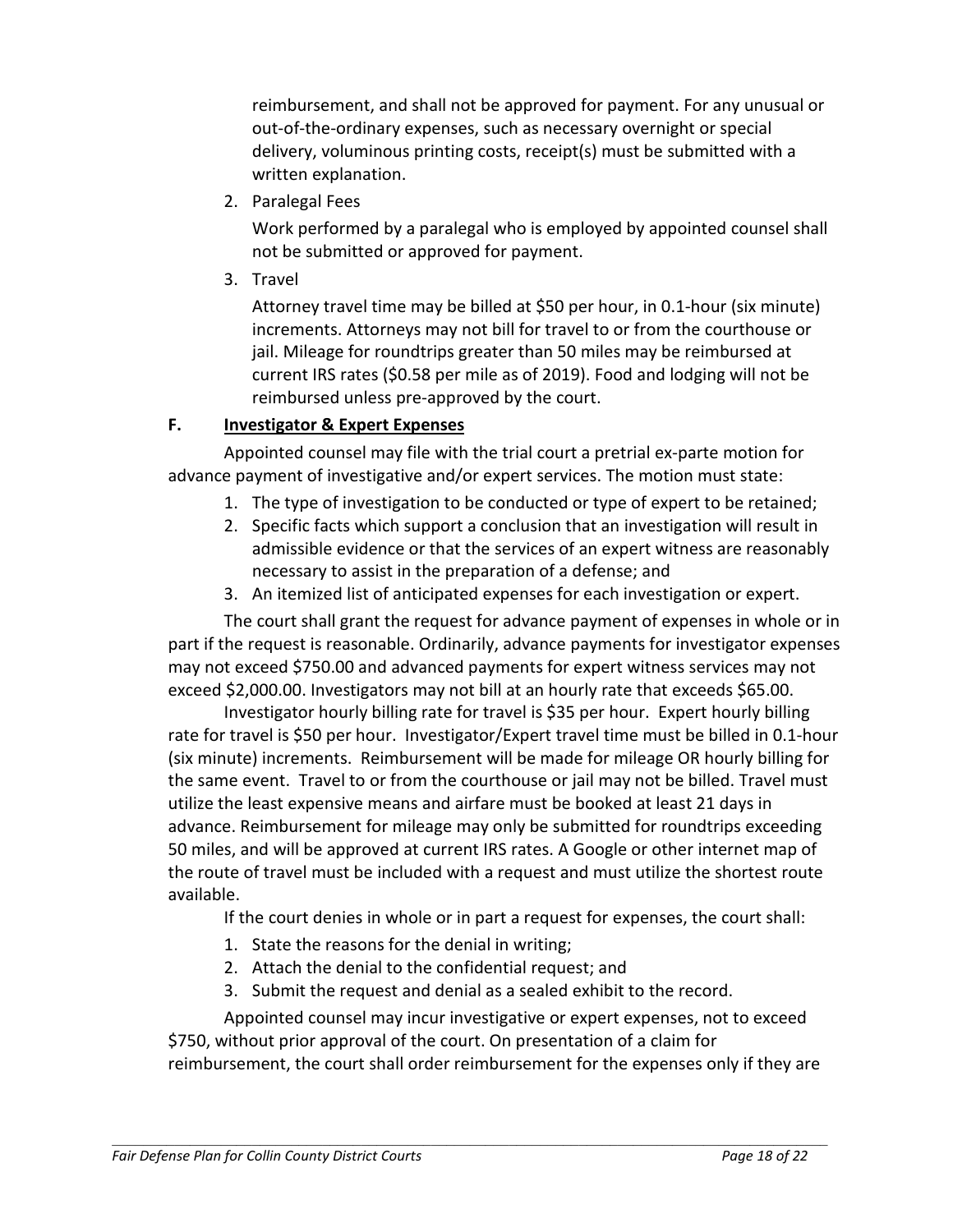reasonably necessary and reasonably incurred. Unreasonable or unnecessary expenses will not be approved.

In MHMC cases, the MHMC director may complete and submit requests for compensation of experts appointed to conduct competency, sanity, or other psychological exams. Requests for compensation of expert witnesses in MHMC cases shall not exceed \$2,000.00 unless approved by the presiding judge.

In all other cases, requests for compensation of services rendered by a private investigator or expert must be certified to, signed, and submitted by the attorney of record, even if the auditor is to release payment directly to the investigator or expert.

## **G. Appeal of Disapproval or Inaction**

If a judge or the MHMC director disapproves (or reduces) a request for compensation, the judge or MHMC director shall make written findings, stating the amount of payment approved and each reason for approving an amount different from the requested amount.

An attorney whose request for payment is disapproved or is not otherwise acted on by the 60<sup>th</sup> day after the date the request for compensation is submitted may appeal the disapproval or failure to act by filing a notice of appeal with the Presiding Judge of the First Administrative Judicial Region.

After receiving a notice of appeal, the presiding district judge may enter a revised payment order within ten (10) days. If the judge does not enter a revised payment order, and the judge has not already done so, the judge shall, within five (5) days of the filing of the motion, file written findings detailing the reason(s) for disapproving the requested attorney's fees.

If the judge enters a revised payment order, the judge shall file it with the Presiding Judge of the First Administrative Judicial Region. If a revised payment order resolves the dispute to the satisfaction of the appealing attorney, the attorney shall file a notice withdrawing the appeal with the Presiding Judge of the First Administrative Judicial Region. If the revised payment order does not fully resolve the issue to the attorney's satisfaction, the attorney shall, within five (5) days of the signing of the revised payment order, file with the presiding district judge and the Presiding Judge of the First Administrative Judicial Region a notice stating that the matter remains subject to contest. The attorney shall attach a copy of the trial court's revised payment order to said notice.

## **H. Petitions for Nondisclosure and Petitions for Expunction**

Petitions for nondisclosure and petitions for expunction (other than acquittal expunctions) will not be approved for payment. Acquittal expunctions must be filed within 30 days of the acquittal and the paysheet submitted with the expunction order.

## **I. Immigration Counsel**

Requests for private immigration counsel or mypadilla.com are to be made by motion and order. Counsel will be paid at a rate of \$100 per hour.

#### **J. Felony Unassigned/Enhancements**

These cases will be paid per the Schedule of Fees at the rate for the level of felony charged, not disposed. If additional work was required as a result of the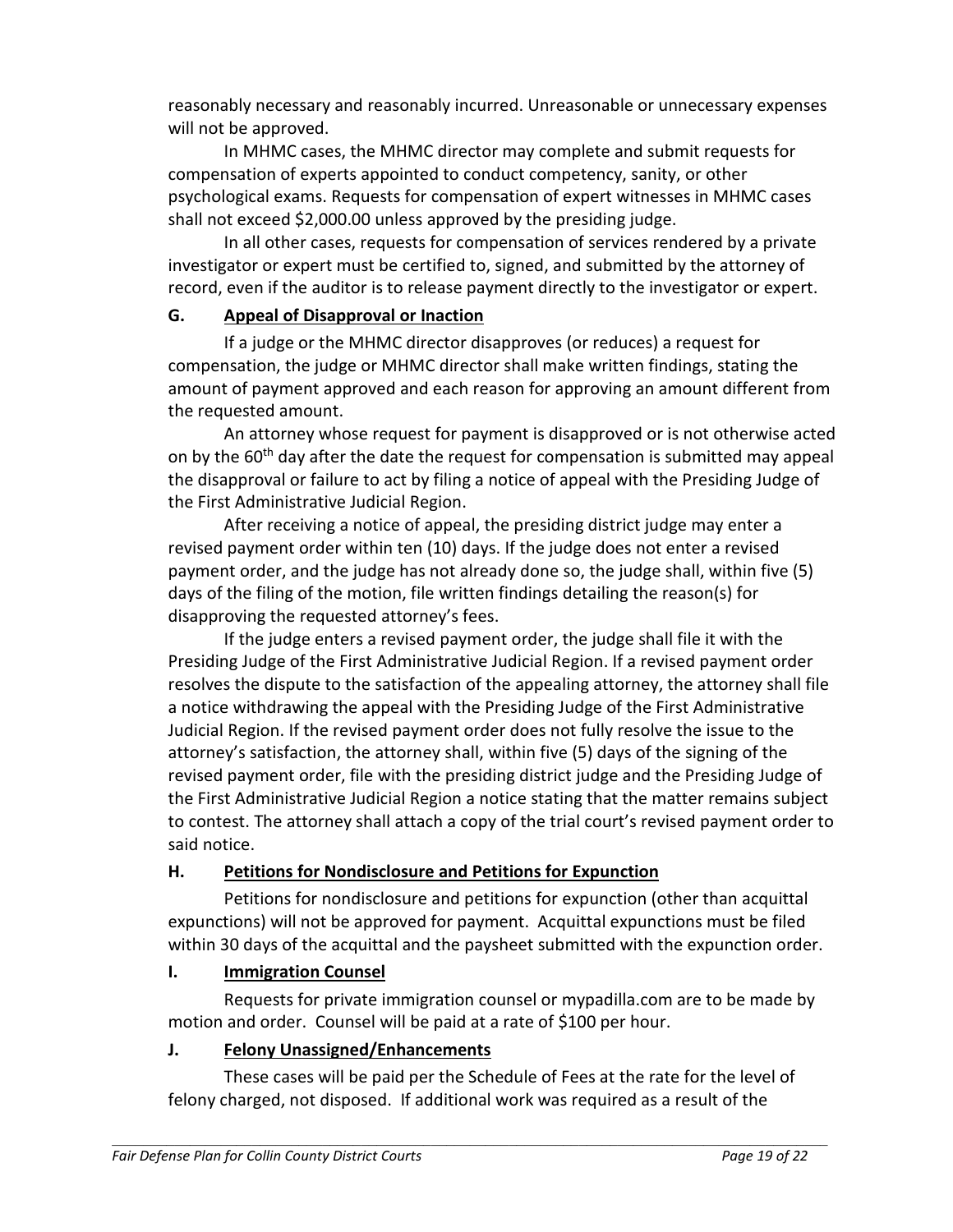enhancement, discretionary funds may be requested with explanation of additional work performed.

#### **K. Pre-Indictment Cases Refused/Dismissed**

These cases will be paid per the Schedule of Fees at the rate for the level of felony presented.

## **L. Additional Cases**

Additional cases to be paid per the Schedule of Fees are to be included on the final pay request submitted to the court. Each additional case for which payment is requested should be clearly identified on the pay request with the requested amount. All cause numbers disposed of on the same date are to be included on the same pay request and shall include any pretrial work (writs, examining trials, MH). Cause numbers occurring on different offense dates are to be paid the full rate per the Schedule of Fees, offenses occurring on the same date, arising out of the same event, are paid as additional cases per the schedule. There is no additional fee for multiple counts in the same cause number.

#### **VII. MISCELLANEOUS**

## **A. Amendments**

This plan is subject to amendment.

## **B. Availability of Forms**

Forms referenced in this plan are accessible through the links provided on the final page and may also be available on the Collin County website: http://www.collincountytx.gov/indigent defense

## **C. Effective Date**

This plan is effective November 1, 2021, and the provisions herein apply to all appointments made on or after that date.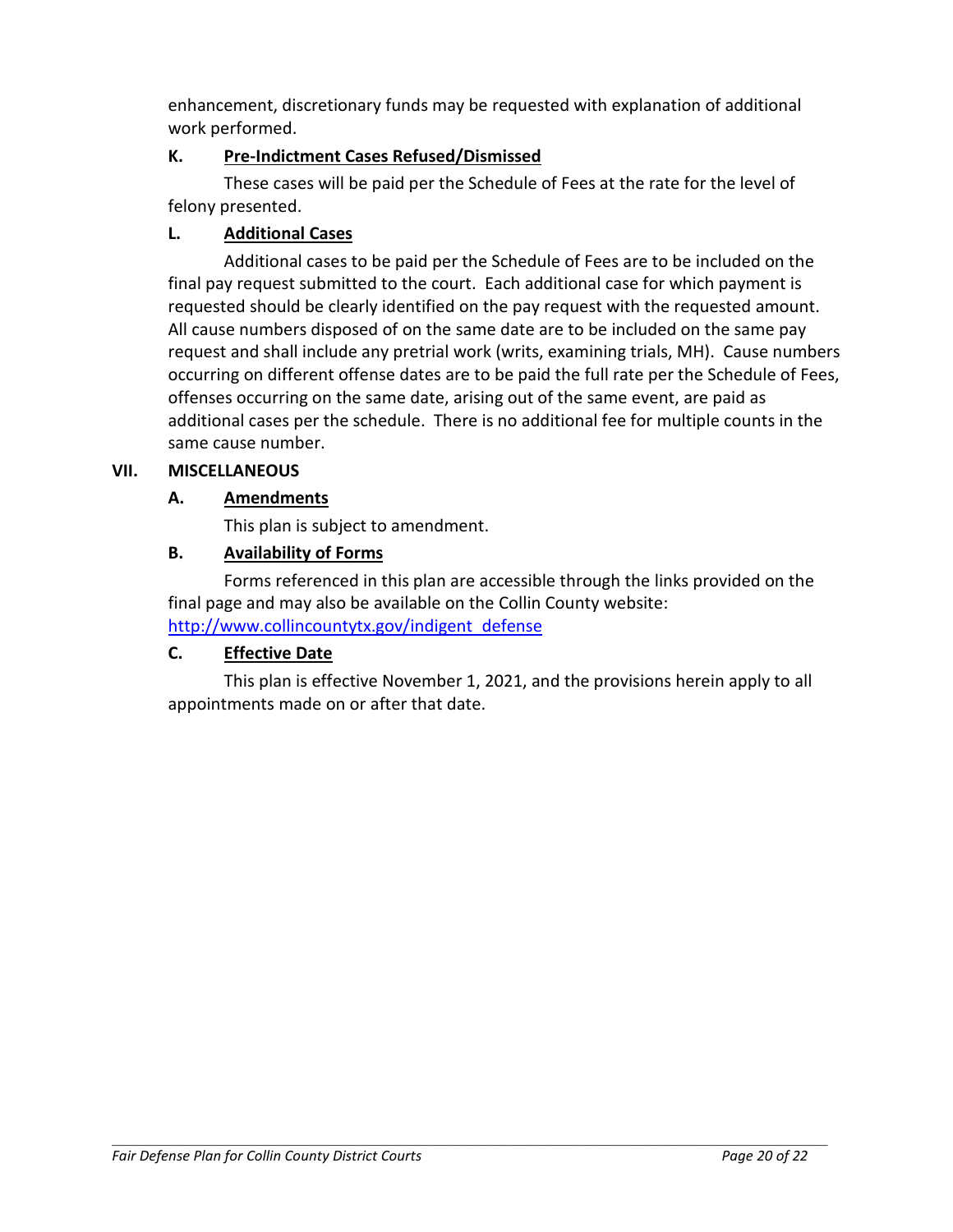SIGNED ON OCTOBER 7, 2021.

HON. ANGELA TUCKER HON. JENNIFER EDGEWORTH 199TH JUDICIAL DISTRICT COURT 219TH JUDICIAL DISTRICT COURT

HON. JOHN R. ROACH, JR. HON. TOM NO 296TH JUDICIAL DISTRICT COURT 366TH JUDICIAL DISTRICT COURT

HON. BENJAMIN N. SMITH HON. GEORGE B. FLINT 380<sup>TH</sup> JUDICIAL DISTRICT COURT 401<sup>ST</sup> JUDICIAL DISTRICT COURT

Chropher Ducker

 $\frac{1}{2}$ 

 $Guchrumin N.$  Smith  $Gunkn$   $GuchrB.$  Fluit

 $\Box$   $\Box$   $\Box$   $\Box$   $\Box$   $\Box$ 

HON. ANDREA THOMPSON 416TH JUDICIAL DISTRICT COURT